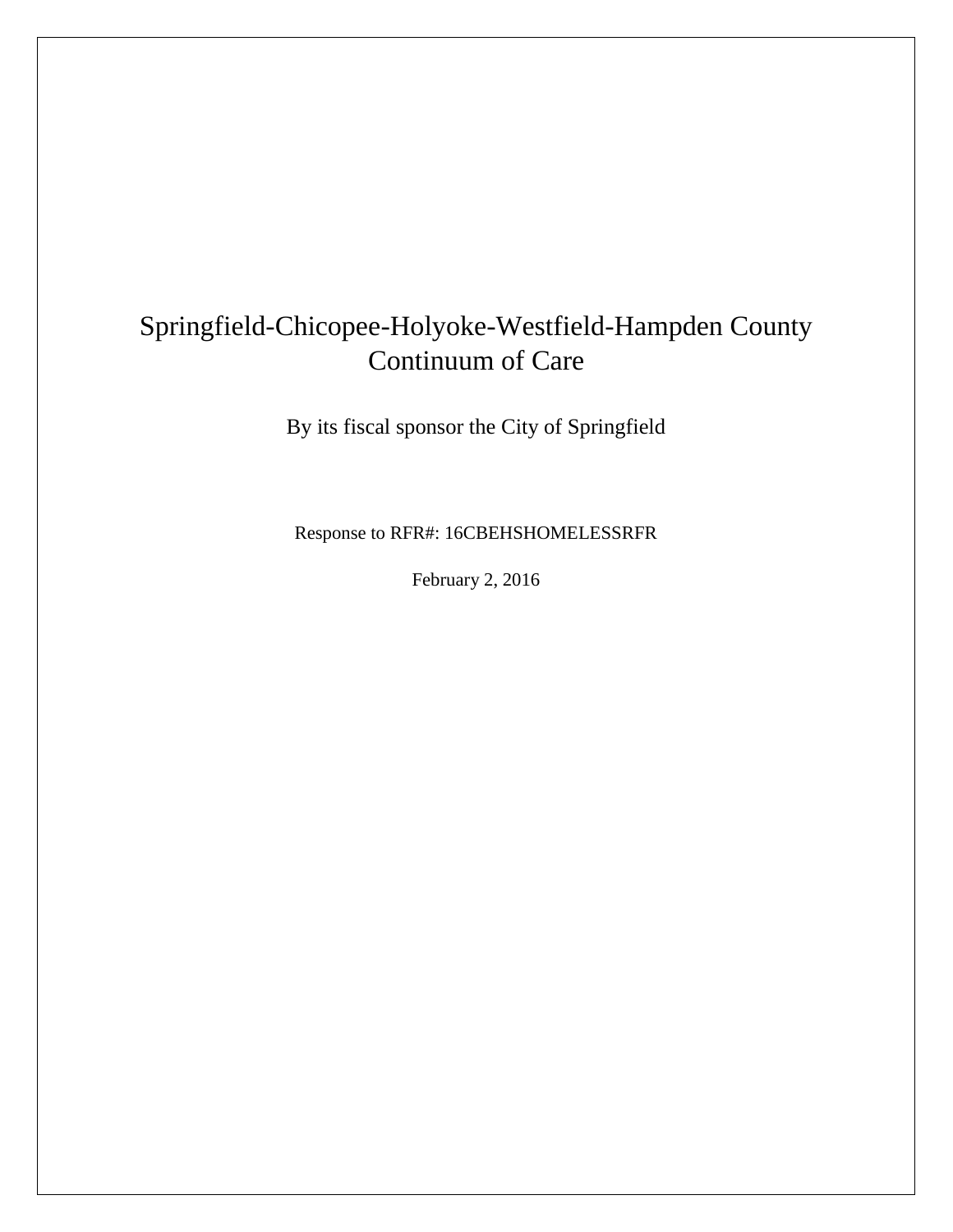# **Contents**

| 1. |  |
|----|--|
| 2. |  |
| 3. |  |
| 4. |  |
|    |  |

# **EXHIBITS**

- A. List of City of Springfield State Contracts
- B. City of Springfield FY15 Audit
- C. Required Forms and Certifications
- D. CoC City of Springfield Organizational Chart
- E. Resumes of Key Personnel
- F. Memorandum of Understanding and Letters of Support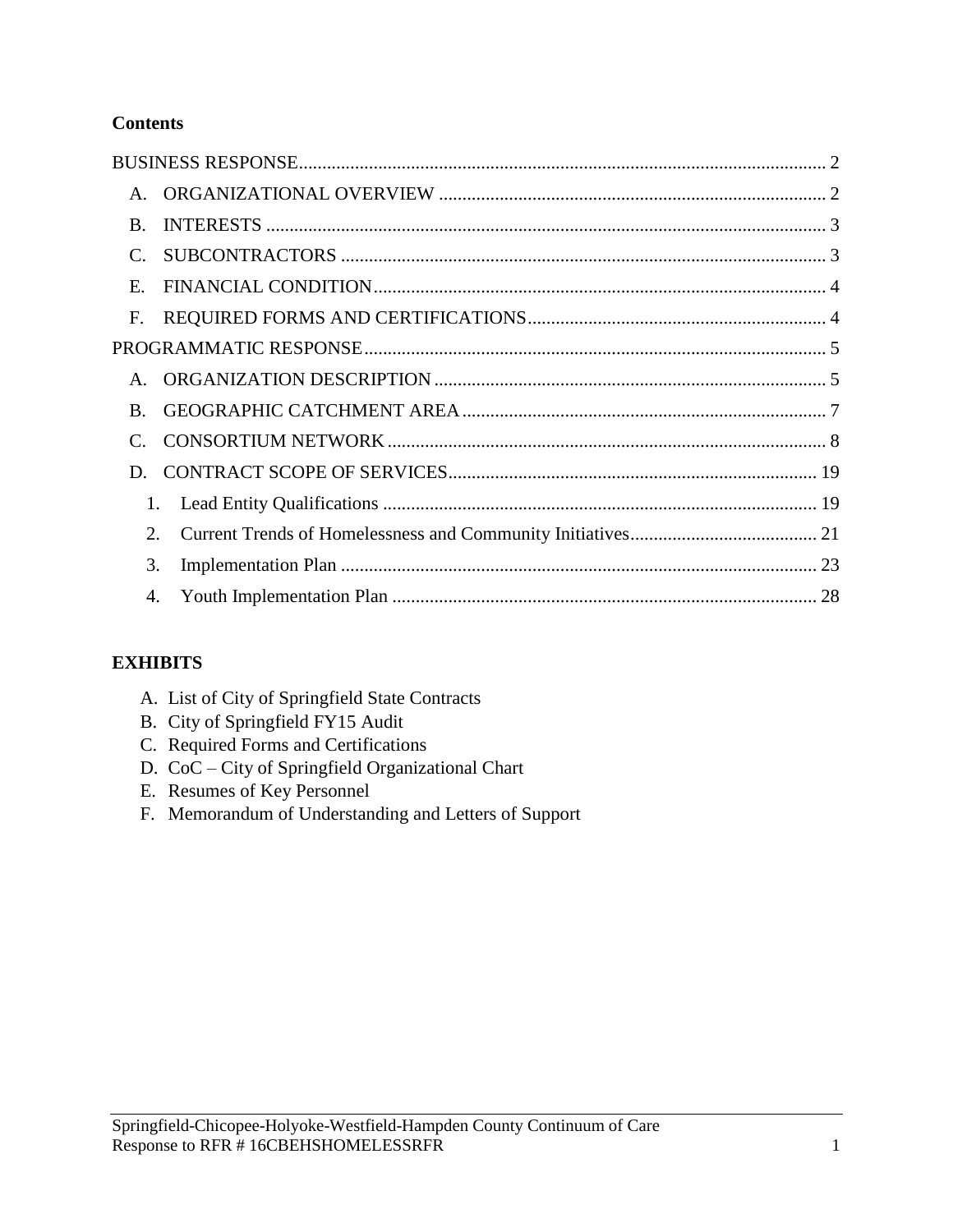### <span id="page-2-0"></span>**BUSINESS RESPONSE**

# <span id="page-2-1"></span>**A. ORGANIZATIONAL OVERVIEW**

1. **Respondent:** Springfield-Chicopee-Holyoke-Westfield-Hampden County Continuum of Care ("Springfield-Hampden CoC" or "CoC"), through its fiscal agent/collaborative applicant the City of Springfield.

- 2. **FEIN** The City of Springfield's FEIN is 04-6001415.
- 3. **Address** City of Springfield, 36 Court St., Springfield, MA 01103, (413) 787-6100.
- 4. **Massachusetts Address** Same as above.

5. **Board of Directors** The following individuals make up the Springfield-Hampden CoC's Board of Directors:

| Alicia Zoeller                | City of Holyoke                                    |
|-------------------------------|----------------------------------------------------|
| Kathleen Lingenberg           | City of Chicopee                                   |
| <b>Geraldine McCafferty</b>   | City of Springfield                                |
| Mike Suzor                    | <b>Springfield Technical Community College</b>     |
| Doreen Fadus                  | <b>Mercy Medical Center</b>                        |
| <b>Alvina Brevard</b>         | MA Department of Housing and Community Development |
| <b>Steve Trueman</b>          | Regional Employment Board of Hampden County        |
| <b>Sylvia DeHass Phillips</b> | United Way of Pioneer Valley                       |
| Karen Dean                    | Hampden County Sheriff's Department                |
| Paul Bailey                   | Springfield Partners for Community Action          |
| <b>Steve Huntley</b>          | <b>Valley Opportunity Council</b>                  |
| David Ferenz                  | Formerly homeless, PSH participant                 |
| Charlie Knight                | Springfield resident, formerly homeless            |
| Lauren Voyer                  | <b>HAP Housing</b>                                 |
| <b>Bill Miller</b>            | Friends of the Homeless                            |
| Jerry Ray                     | <b>Mental Health Association</b>                   |
| Marianne Polmetier            | <b>River Valley Counseling Center</b>              |
| Ann Lentini                   | Domus Inc.                                         |
| Jodi Smith                    | <b>YWCA</b>                                        |
| John Roberson                 | <b>Center for Human Development</b>                |
| Ronn Johnson                  | <b>MLK Family Services</b>                         |
| Linette Camacho               | Springfield Public Schools                         |
| Pamela Schwartz               | Western Massachusetts Network to End Homelessness  |

Springfield-Chicopee-Holyoke-Westfield-Hampden County Continuum of Care Response to RFR # 16CBEHSHOMELESSRFR 2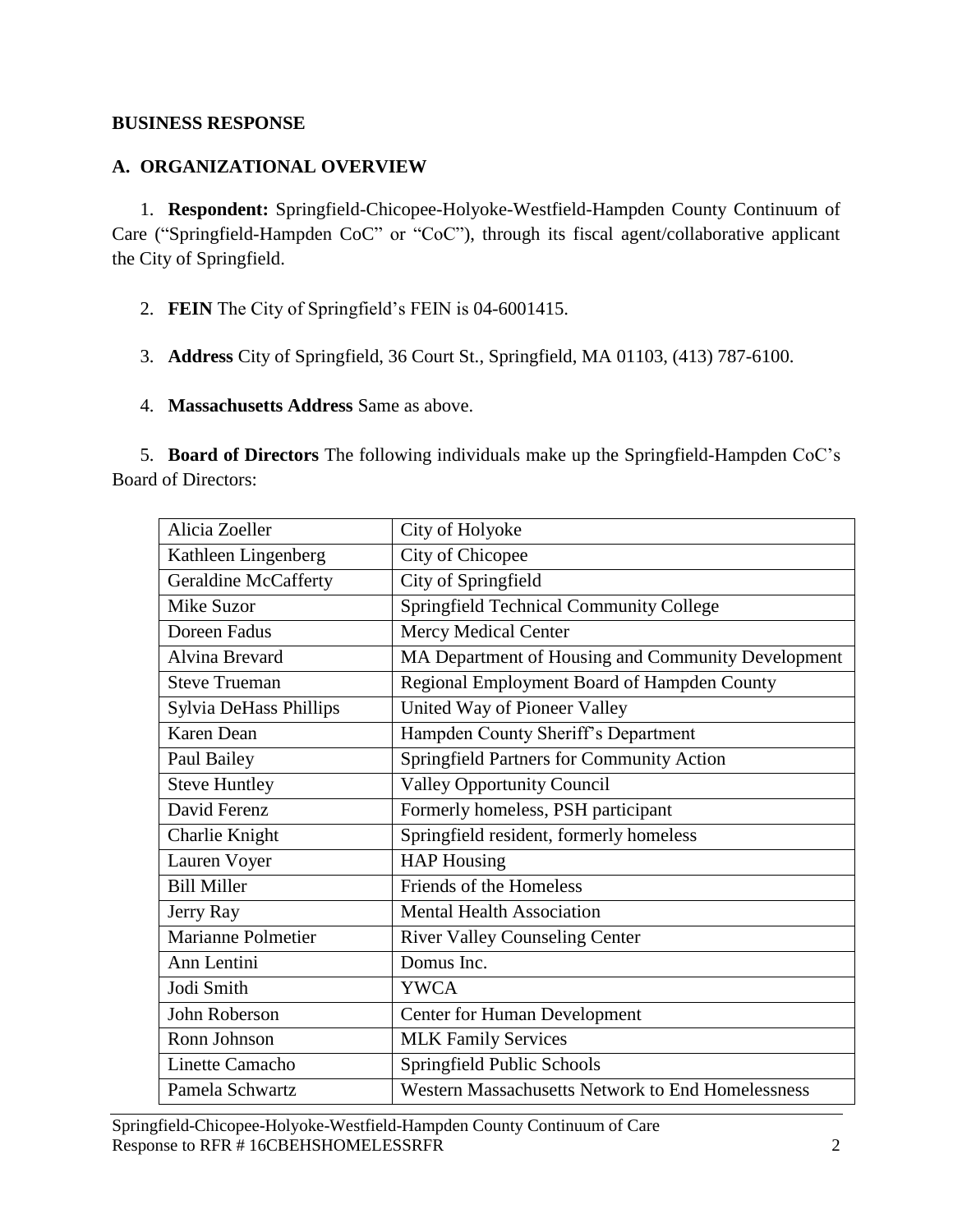6. **Type of Legal Entity** The Springfield-Hampden CoC is an unincorporated organization located in Hampden County, Massachusetts. Its fiscal agent is the City of Springfield, a Massachusetts municipality.

# <span id="page-3-0"></span>**B. INTERESTS**

1. No Respondent interest will conflict with the performance of services required under the contact.

2. The Springfield-Hampden CoC's fiscal sponsor and collaborative applicant is the City of Springfield, 36 Court St., Springfield, MA 01103. The CoC does not have any subsidiaries or other related organizations.

3. The Respondent Springfield-Hampden CoC does not have or expect to have any other contracts or agreements with the Commonwealth that will be in effect at the same time as a contract that may result from this RFR. The City of Springfield has 29 contracts with the Commonwealth in FY15 and will have 38 in FY16. Lists of all contracts are provided in Exhibit A.

4. If requested by EOHHS, the Respondent will provide additional information related to its financial, legal, contractual, or other business interests.

# <span id="page-3-1"></span>**C. SUBCONTRACTORS**

1. **Use of Subcontractors** The Respondent will use subcontractors to perform services under the Contract. Subcontractors will be selected through Requests for Proposals (RFP), which shall be issued February 8, 2016, with responses due by March 4, 2016; subcontractors that will be engaged if the Springfield-Hampden CoC receives an award will be selected by March 11, 2016.

2. **Roles and management of subcontractors** The City of Springfield, as fiscal sponsor/collaborative applicant for the Springfield-Hampden CoC will contract with the State of Massachusetts and will be responsible for carrying out all activities funded through this opportunity. The City will provide overall project management, submit quarterly invoices and provide all required reports and evaluation of grant activities. The City of Springfield, as the Homeless Management Information System (HMIS) Lead for the Springfield-Hampden County CoC, will make the HMIS available at no cost for subcontractors, and will train subcontractors in use of HMIS. The City will maintain data for the program and will supervise subcontractors to ensure that high-quality data collection is maintained.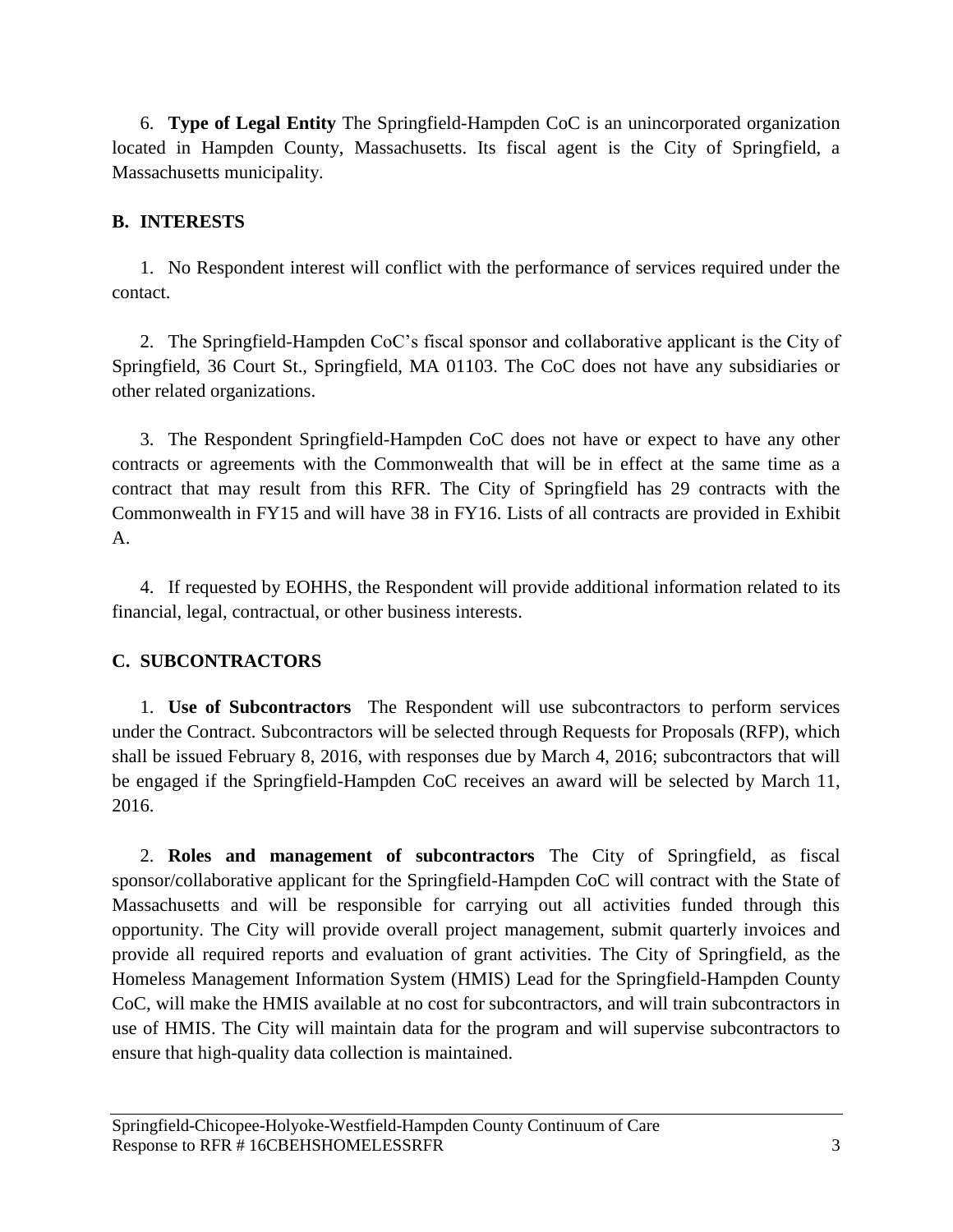3. *Coordinated Entry-Flexible Funds* The City will subcontract with one to three nonprofit entities to administer flexible funds which will be used to prevent and end homelessness for Hampden County households. The entities will process requests for payment of flexible funds to third-party vendors (such as landlords, utility companies and moving companies) upon request from authorized service providers throughout the geographic catchment area. The entities will invoice and be paid monthly by the City of Springfield. These entities will be responsible for entry of data regarding assisted program participants in the Springfield-Hampden CoC Homeless Management Information System (HMIS).

*Homeless Youth Initiative* The City will subcontract with one to three nonprofit entities to provide coordinated programming that includes Youth Stabilization Staff, Kinship Care, Supported Transitional Independent Living, and flexible funds to be used to prevent and end homelessness for youth 18-24.

4. The City of Springfield guarantees that all subcontracts and other agreements or arrangements for reimbursement will be in writing and will contain terms consistent with all terms and conditions of the Contract.

5. The Springfield-Hampden CoC and the City of Springfield acknowledge that use of subcontractors must not cause any additional burden on EOHHS and shall not relieve the Respondent of any legal obligations under the Contract.

# **D. CONTRACT OFFICER**

1. The Contract and any amendments will be signed by City of Springfield Mayor Domenic Sarno. The City's primary contact for contract matters will be Geraldine McCafferty, Director, Springfield Office of Housing.

# <span id="page-4-0"></span>**E. FINANCIAL CONDITION**

1. The City of Springfield FY15 audit is provided in Exhibit B.

2. Certificate of Good Standing: Neither the Continuum of Care nor the City of Springfield are obligated to pay taxes to the Commonwealth and are therefore exempt from this requirement.

# <span id="page-4-1"></span>**F. REQUIRED FORMS AND CERTIFICATIONS**

1. All required forms and certifications are included in Exhibit C.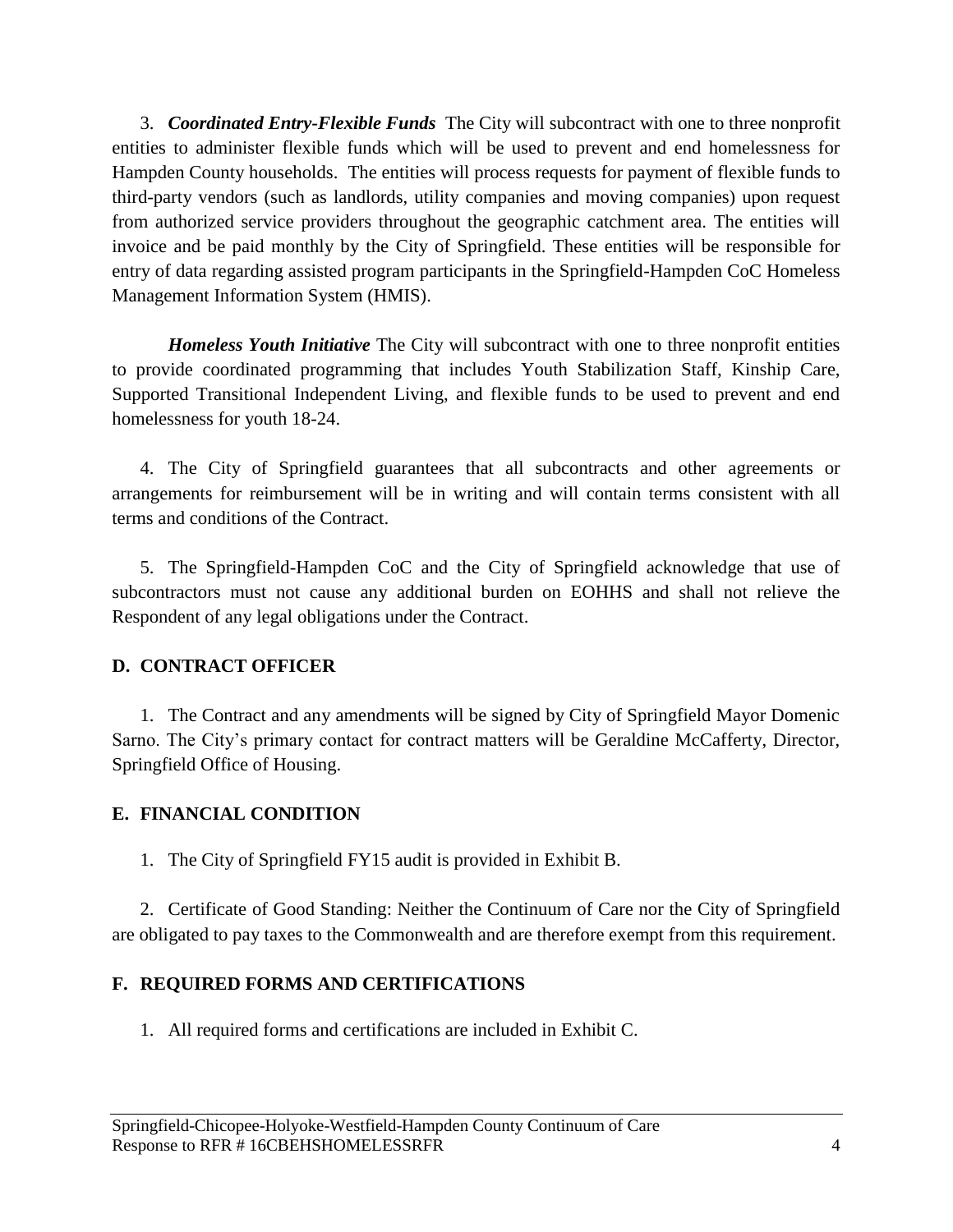#### <span id="page-5-0"></span>**PROGRAMMATIC RESPONSE**

### <span id="page-5-1"></span>**A. ORGANIZATION DESCRIPTION**

#### 1. **Organization Overview and Mission**

The Springfield-Hampden CoC is an unincorporated organization of service providers, municipalities, businesses, advocacy organizations, faith-based organizations, and formerly homeless individuals that works to prevent and end homelessness throughout Hampden County. Membership in the CoC is open to all interested stakeholders, and the CoC both advertises annually seeking new members and holds two meetings annually that are open to the public. The CoC is governed by a Board of Directors made up of stakeholders from communities throughout Hampden County, and the organization operates pursuant to the guidance set forth in its [Governance Charter,](http://westernmasshousingfirst.org/wp-content/uploads/2013/02/CoC-Governance-Charter-FINAL-9-13-2013.pdf) which was adopted in 2013. The CoC has been in existence since the U.S. Department of Housing and Urban Development first created the Continuum of Care framework in the early 1990's.

While the original goal of CoCs was the coordination of homeless services, the Springfield-Hampden CoC was an early adopter of the more comprehensive goal of preventing and ending homelessness. The City of Springfield adopted a ten-year plan to end long-term homelessness in 2007, and the remainder of Hampden County (along with Hampshire and Franklin Counties) produced a similar plan in 2008. Oversight of these plans has been merged into the work of the CoC. The CoC has long recognized that the work of preventing and ending homelessness does not belong only with service providers, but is most effective when it is driven by a broad base of stakeholders, and the CoC has engaged these diverse stakeholders for over a decade. The CoC also values the insight that comes from consumers; the CoC's Board of Directors includes two formerly homeless individuals, and the majority of providers funded by the CoC incorporate formerly homeless persons on Boards of Directors or advisory committees.

The fiscal agent for the Springfield-Hampden CoC is the City of Springfield, which provide staff that lead the CoC and provide grant management for the 31 subcontracts to nonprofit organizations that carry out the programs of the CoC. The City of Springfield is itself a leader in responding to homelessness, providing city resources for supportive housing and rapid rehousing, and advocating with the Springfield Housing Authority to dedicate housing for chronically homeless families and individuals. The City's work on homelessness has garnered awards from the Massachusetts Housing and Shelter Alliance, the Pioneer Valley Planning Commission (Outstanding Regional Service Award), and the United Way of Pioneer Valley (Community Building Award).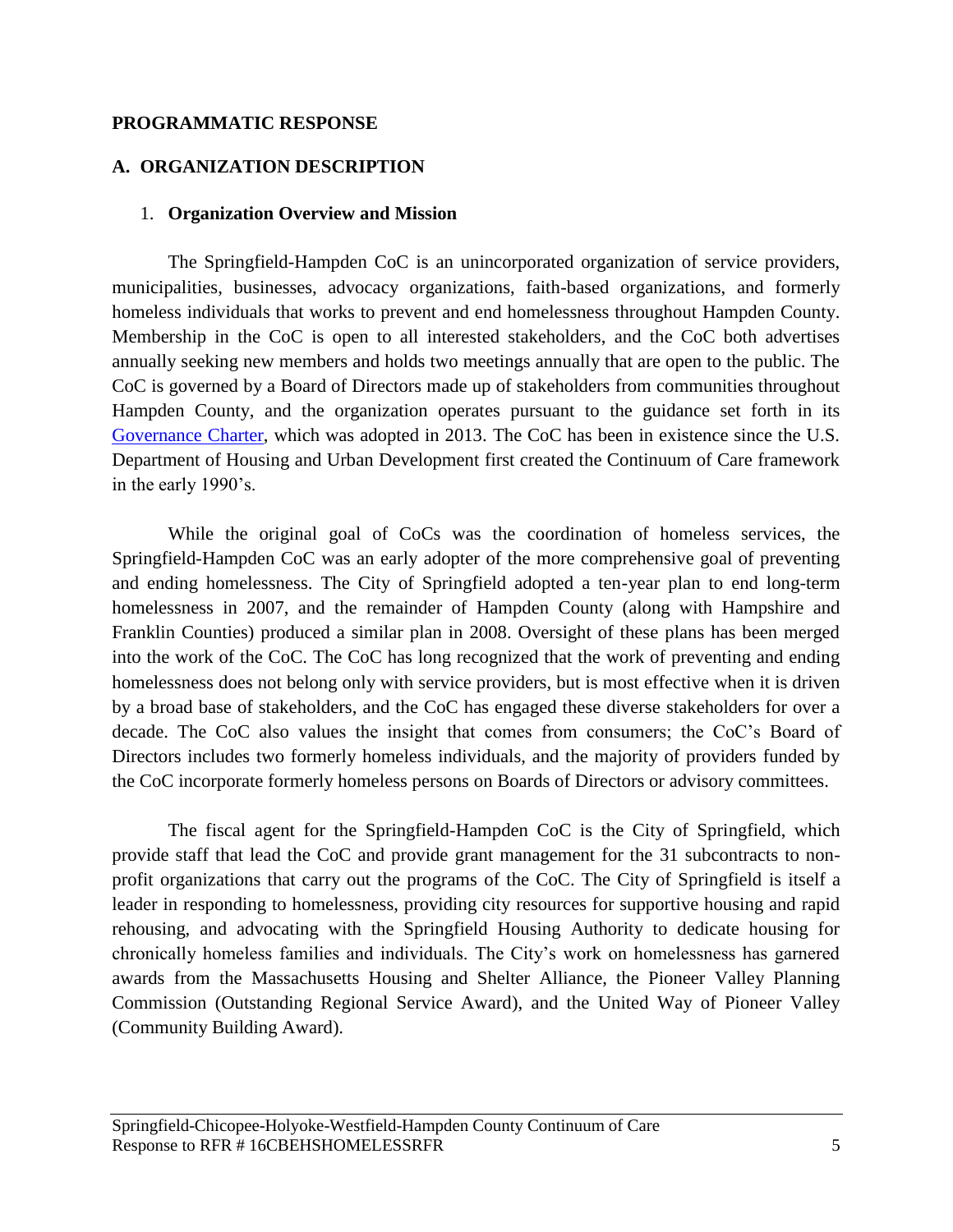In 2009, the CoC partnered with the neighboring Three-County CoC to create the Western Massachusetts Network to End Homelessness, a collaboration of four counties initially formed in response to the Commonwealth's funding of regional networks to create innovative responses to homelessness. Today, the Network and the CoC have collaborated to lead the region's creation of a localized *Western Massachusetts Opening Doors* plan, which adopts the federal goals of ending veteran homelessness, ending chronic homelessness, ending family and youth homelessness, and setting a path to end all homelessness. The Network and the CoC work in close coordination, with four joint standing committees that meet monthly: Family Services, Individual Services, the Veteran Committee, and the Youth Committee.

The CoC has had a strong and long-term focus on overcoming health care barriers in order to stabilize homeless and at-risk individuals, particularly where behavioral health issues are a barrier to maintenance of stable housing. Over the last ten years, the CoC has created more than 250 units of permanent supportive housing (PSH) for chronically homeless individuals and families, the majority of whom struggle with mental health or substance abuse disorders. While early forms of PSH provided funding for case management to connect housing participants with appropriate care, more recent programs are using health care dollars to fund housing support staff, which incorporate support around both housing and health issues.

The CoC includes Mercy Medical Center's Health Care for the Homeless, which operates a clinic at the region's largest shelter/homeless resource center, and also provides mobile health care through outreach and visits to multiple locations throughout the region. Following health care reform, HCH has emphasized the importance of enrolling homeless and at-risk households in MassHealth. It provides a particularly flexible and responsive medical home to vulnerable homeless families.

Over the last year the CoC and HCH have been coordinating efforts to stabilize the most disabled people experiencing street homelessness. The CoC convenes regular meeting of HCH, crisis services, the Springfield police, outreach workers, and hospital staff, focused on improving engagement and entry to housing and treatment for these individuals. HCH has developed a high-end utilizers program, which provides coordinated case management for frequent users of emergency room services, as well as coordinated treatment plans among all area emergency rooms for these individuals. This is supplanted by a CoC-led Critical Response Team (CRT), which convenes a variety of stakeholders to focus on particularly difficult-to-engage/difficult-totreat individuals living on the street.

# 2. **Lead Entity's Organization and Project Staff**

The applicant has provided an **Organizational Chart** in Exhibit D and **Key Personnel Resumes** in Exhibit E.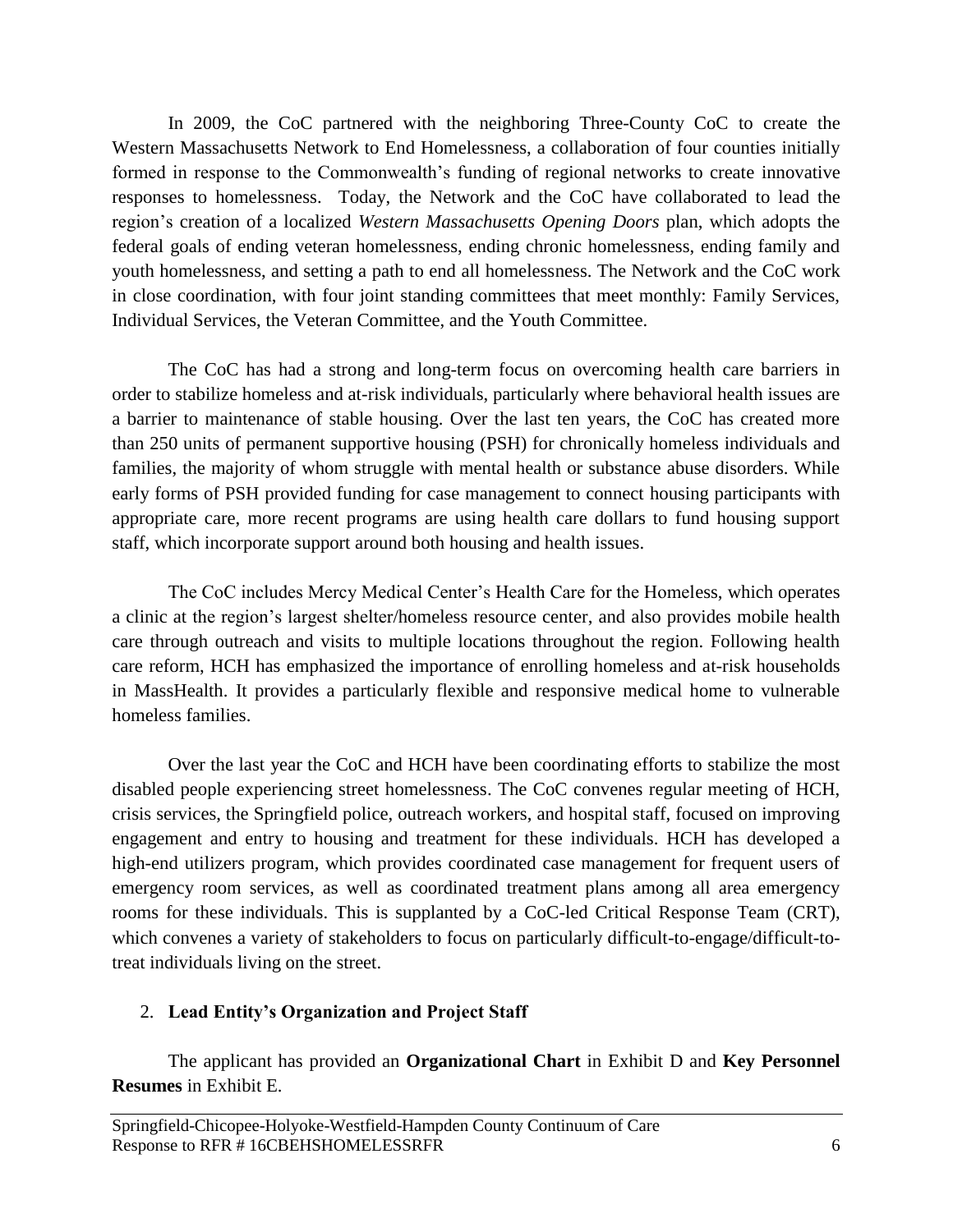#### <span id="page-7-0"></span>**B. GEOGRAPHIC CATCHMENT AREA**

The geographic catchment area is Hampden County, an area of 634 square miles with a population of 466,447 (2014 ACS 5-year). The county is made up of a mix of 23 urban, suburban and rural cities and towns, including the cities of Springfield, Chicopee, Holyoke, Westfield, and West Springfield. Seven towns meet the U.S. Census definition of rural (population under 2,500), and there are nine suburban towns. Seventy-five percent of Hampden County's population lives in urban communities.

Hampden County has a number of characteristics which are associated with instability and housing crisis. Springfield's unemployment rate is generally 2% higher than the state average. Hampden County's cities have high rates of poverty: Holyoke, Springfield, and Westfield all have rates near or above 30% (2014 ACS 5-year). Holyoke and Springfield include a number of neighborhoods which are racially/ethnically concentrated areas of poverty (40% or more poverty rate and more than 50% of the population are people of color)—areas that combine lack of opportunity, struggling schools, poor-quality housing and high-crime neighborhoods.

Throughout Hampden County, 36% of households with children are headed by a single parent; in Springfield 53%, in Holyoke 51% (2014 ACS 5-year). A long-term problem with intravenous drug use has contributed to 8.5% of the County's population living with HIV/AIDS (MA Surveillance Report), and the current opioid epidemic has hit the area hard. Springfield and Holyoke are migration destinations for a significant number of people leaving extreme poverty in Puerto Rico, and Hampden County is a refugee resettlement area, with growing populations from Africa, south Asia, and the Middle East. Fifteen percent of Springfield residents and 18% of Holyoke residents are linguistically isolated, meaning that household members age 5 and older speak English "less than very well." (2014 ACS 5-year)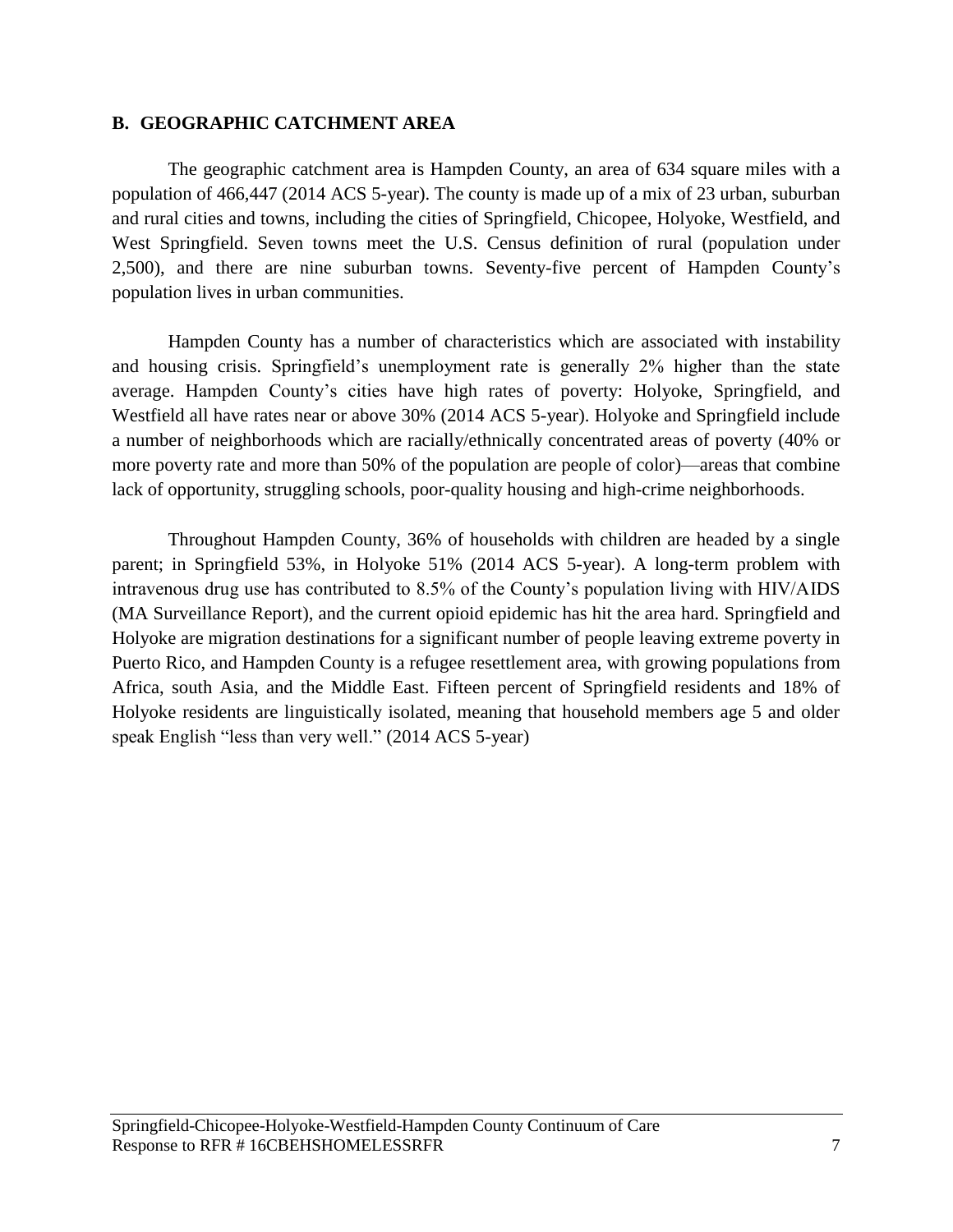### <span id="page-8-0"></span>**C. CONSORTIUM NETWORK**

Consortium members are listed and described below. Exhibit F includes a Memorandum of Understanding regarding coordinated entry endorsed by 13 agencies funded by the CoC Program, the Emergency Solutions Grant (ESG) Program, or Housing Opportunities for Persons with AIDS (HOPWA), as well as letters of support from the other entities.

### **CoC/ESG/HOPWA Funded Service Provider Agencies**

*Catholic Charities Agency,* 65 Elliot St., Springfield, MA 01105, (413) 734-3069, is a program of the non-profit Diocese of Springfield. The Agency works with individuals, families, parishes and communities to help them meet their needs, identify their strengths, address oppression, and overcome barriers to build a just and compassionate society. Since 2009, the Agency has operated a homelessness prevention and rapid rehousing program using funds from the Emergency Solutions Grant (ESG) program, the Homelessness Prevention and Rapid Rehousing Program (HPRP), the Continuum of Care (CoC) Program, and private fundraising.

*Center for Human Development (CHD),* 332 Birnie Ave., Springfield, MA 01107, (413) 733-6624, SDO-certified. CHD is a large non-profit social services agency operating since 1972 in Western Massachusetts and Connecticut. The agency operates over 70 programs and services, including diversion, rapid rehousing, emergency shelter and permanent supportive housing for homeless and at-risk families, and the Safety Zone program, which provides outreach and emergency shelter for youth.

*Domus, Inc.,* 4 School St., #5, Westfield, MA 01085, (413) 568-4494. Domus is a nonprofit housing developer and property management company established in 1982. Domus operates 27 units of permanent supportive housing for chronically homeless individuals, and is in the process of developing 10 units of permanent supportive housing for homeless youth 18-24, scheduled to open summer 2016.

*Friends of the Homeless, Inc. (FOH)*, 755 Worthington St., Springfield, MA 01105, (413) 732-3069. FOH is a non-profit organization established over 25 years ago to provide shelter, services and housing for individuals experiencing homelessness. FOH operates a 24/7 homeless resource center, with a Health Care for the Homeless clinic located on-site. The agency provides 110 units of housing (including permanent supportive housing) and operates 155 year-round emergency shelter beds and overflow shelter when needed.

*Gandara Center*, 147 Norman St., West Springfield, MA 01089, (413) 736-8329, is a nonprofit organization established in 1977. Its mission is to promote the well-being of Hispanics, African-American, and other culturally diverse populations through innovative, culturally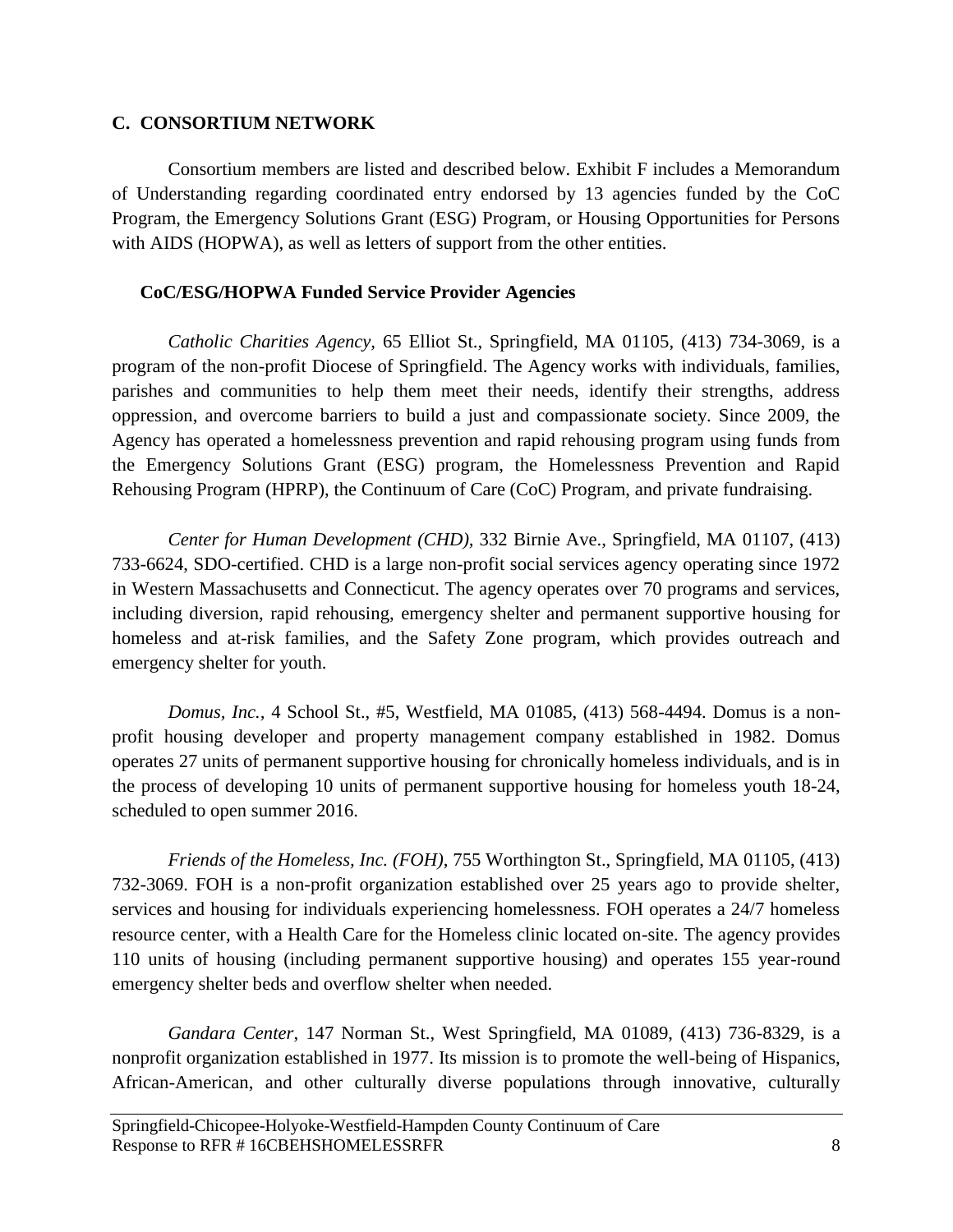competent behavioral health, prevention, and education services. Gandara Center operates a broad array of programs, including rapid rehousing and transitional housing for youth aged 18- 24, and the Springfield Family Support Center.

*HAP, Inc. (HAP Housing)*, 322 Main St., Springfield, MA 01105, (413) 233-1500. HAP Housing, a nonprofit organization established over 40 years ago, is one of nine Massachusetts regional housing authorities and operates the region's Housing Consumer Education Center (HCEC). HAP Housing operates homelessness prevention and rapid rehousing programs (using RAFT, HomeBASE, ESG, and CoC Program funds), develops and operates affordable rental and homeownership housing, administers Section 8 assistance, and provides emergency shelters, transitional housing, and permanent supportive housing for homeless families.

*Human Resources Unlimited (HRU)*, 60 Brookdale Dr., Springfield, MA 01104, (413) 781-5359. HRU is a non-profit organization formed in 1970 which seeks to promote the recovery, resiliency and self-determination of the individuals with disabilities the agency serves and to empower them to become self-sufficient and engaged citizens. HRU operates clubhouses in Springfield and Westfield which provide support to members, including assistance in obtaining employment. HRU operates permanent supportive housing for chronically homeless individuals.

*Martin Luther King Jr Family Services (MLKFS),* 106 Wilbraham Rd., Springfield, MA 01109, (413) 746-3655. MLKFS is a faith-based, non-profit multi-cultural and multi-service agency, formed in 1978, with the mission of nurturing and developing the skills, opportunities and spirit of families in the greater Springfield area. MLKFS operates eight units of permanent supportive housing for chronically homeless families.

*Mental Health Association (MHA)*, 995 Worthington St., Springfield, MA 01109, (413) 734-5376. MHA, founded in 1960, is a Springfield-based nonprofit provider of residential and support services for people impacted by mental illness, developmental disabilities, substance abuse and homelessness. MHA operates permanent supportive housing for chronically homeless individuals, and the Hampden County Tenancy Preservation Program (TPP).

*New North Citizens Council (NNCC),* 2455 Main St., Springfield, MA, (413) 746-4885. NNCC, founded in1973 and located in Springfield's North End, provides advocacy, public and human services to Hamden County residents with an emphasis on Hispanic/Latino community. NNCC offers organizational capacity in the areas of community development, advocacy and human service provision from a neighborhood-based perspective. The organization is governed by a Board of Directors, which is elected by neighborhood residents on an annual basis. NNCC provides homelessness prevention and rapid rehousing assistance to at-risk and homeless individuals who are HIV positive.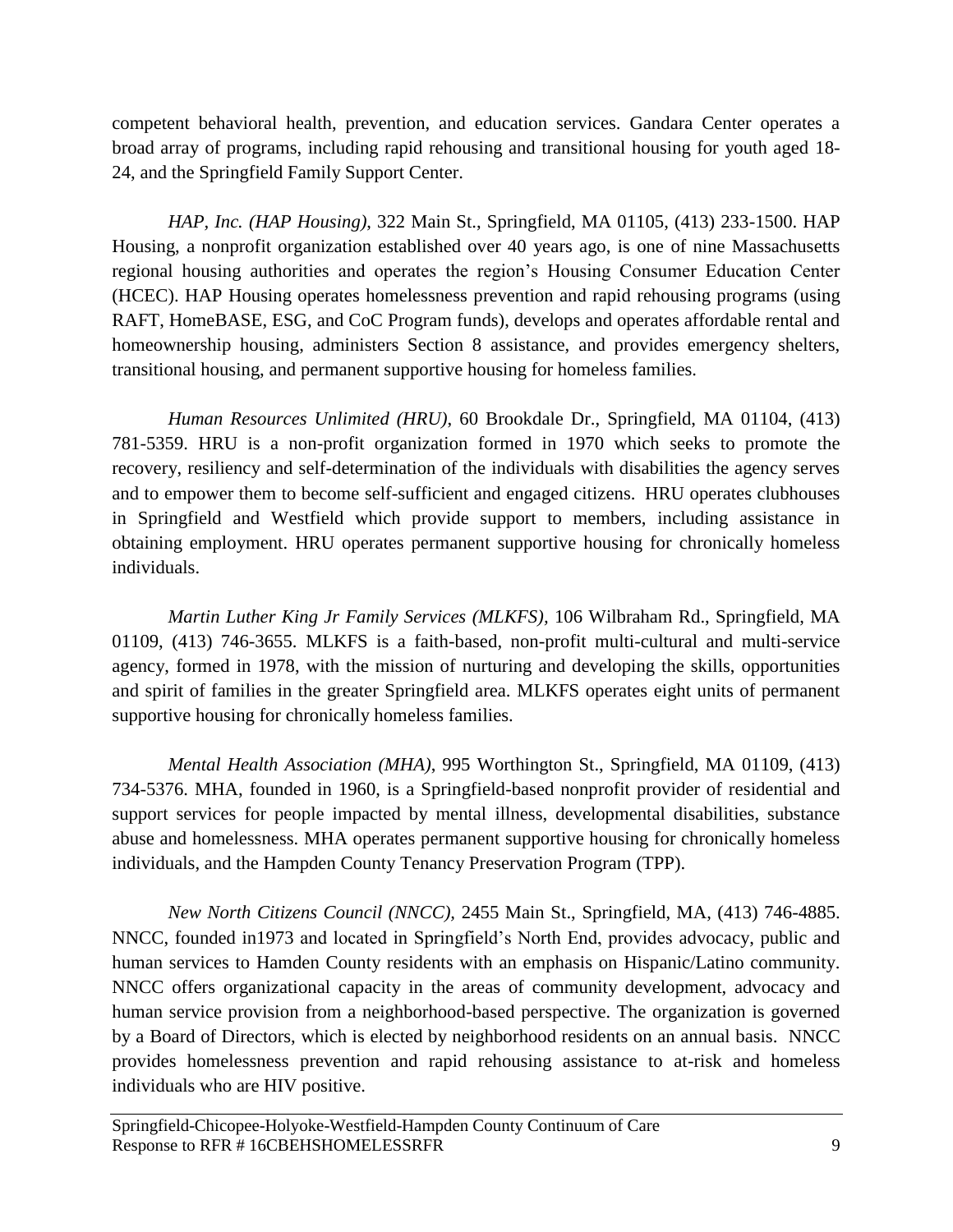*Open Pantry Community Services*, 287 State St, Springfield, MA 01105, (413) 737-7062. Open Pantry is a private non-profit organization formed in 1975 which provides assistance to people who are hungry, homeless or disadvantaged. The organization operates a soup kitchen, food pantry, and provides social services and permanent supportive housing to people experiencing homelessness.

*River Valley Counseling Center (RVCC),* 303 Beech St., Holyoke, MA 01040, (413) 540- 1100. RVCC is a nonprofit multi-service agency organized in 1953. The agency is a licensed mental health clinic with a range of traditional and non-traditional outpatient services to adults and children at several locations in Holyoke, Chicopee and Springfield. RVCC operates schoolbased health centers, and a psychiatric day treatment program. RVCC's HIV/AIDS Program operates permanent supportive housing for previously homeless individuals and families where a household member is HIV positive.

*Valley Opportunity Council,* 35 Mount Carmel Ave., Chicopee, MA 01013, (413) 552- 1554. VOC is the federally-designated CAA for Holyoke and Chicopee, and offers a broad array of social service programs. VOC operates family emergency shelter and permanent supportive housing for chronically homeless families.

### **Other Service Provider Agencies**

*Eliot Community Human Services, Inc. (Eliot CHS),* 186 Bedford St., Lexington, MA 02420, (781) 861-0891. Eliot CHS is a private, non-profit human services organization providing a continuum of behavioral health services for people of all ages throughout Massachusetts. The organization was formed in 1972 when two existing organizations merged. Eliot CHS operates Project for Assistance in Transition from Homelessness (PATH), which provides mental health assessment, treatment, advocacy, benefit assistance, DMH referrals, housing assistance and other support services to the adult homeless population in Hampden County and throughout Massachusetts.

*The Food Bank of Western Massachusetts,* 97 North Hatfield Rd., P.O. Box 160, Hatfield, MA 01038, (413) 247-9738. The Food Bank is a non-profit organization formed in 1982 which distributes food to member agencies throughout the four counties of Western Massachusetts and works to strengthen the emergency food network, increase the capacity of member agencies, and develop long-term projects to fight the underlying causes of hunger in our community. The Executive Director of the Food Bank is the chair of the Western Massachusetts Network to End Homelessness.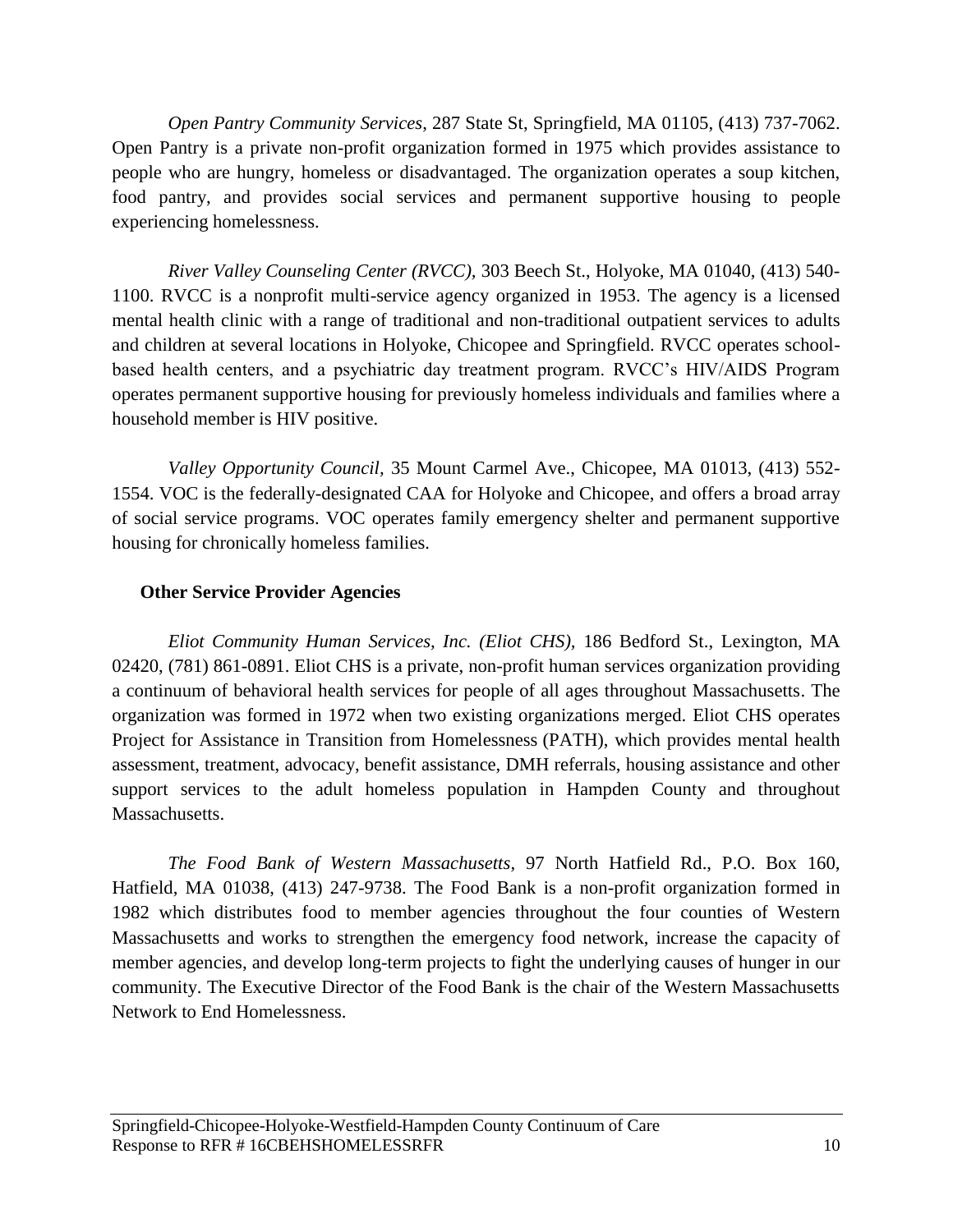*Greater Westfield Committee for the Homeless, Inc./Samaritan Inn*, Free St., P.O. Box 264, Westfield, MA 01086, (413) 568-3122, is a non-profit organization that provides emergency services, support services and transitional housing.

*Providence Ministries for the Needy, Inc. (PMN),* P.O. Box 6269, Holyoke, MA 01040, (413) 536-9109. PNM, a non-profit agency formed 36 years ago and associated with the Sisters of Providence, operates 25 units of transitional housing and 50 single room occupancy units for formerly homeless individuals.

*Square One*, 1095 Main St., Floor 2, Springfield, MA 01103, (413) 732-5183. Square One is a non-profit organization founded in 1883 (then known as the Springfield Day Nursery) in response to a critical and unmet community need for child care among Springfield's working families. Today Square One provides early childhood education and family support services to over 2000 families a year. Square One's supportive services for DCF-involved, homeless, and formerly homeless families include home visiting, counseling, support groups, supervised visitation and family support centers.

*Womanshelter/Compaňeras,* P.O. Box 1099, Holyoke, MA 01041, (413) 538-9717 is a non-profit agency founded in 1980 as a grassroots collective that provides comprehensive services to more than 1400 victims and survivors of domestic violence annually.

*YWCA of Western Massachusetts*, 1 Clough St., Springfield, MA 01118, (413) 732-3121, SDO-certified. The YWCA is a 145-year-old institution that provides safe places for women and children in crisis-particularly from domestic violence and sexual assault. It offers women counseling, job training, child-care, and health and fitness, and also offers job training to people ages 16-21 who are out of school. The agency has 48 years of contracting and managing state government contracts, and 25 years of federal contracting and management. The YWCA operates emergency shelter, transitional housing and rapid rehousing programs in Hampden County.

# **Community Action Agencies**

*Springfield Partners for Community Action (SPCA)*, 721 State Street, Springfield, MA 01109, (413)263-6500; SOMBA-Certified. SPCA is the federally-designated Community Action Agency (CAA) for the greater Springfield area, established in 1964 under the Economic Opportunity Act. The nonprofit  $501(C)(3)$  organization operates 13 programs and serves approximately 7000 low-income people annually. SPCA subcontracts from Soldier on to provide Supportive Services for Veteran Families (SSVF) assistance, and operates an eviction prevention program.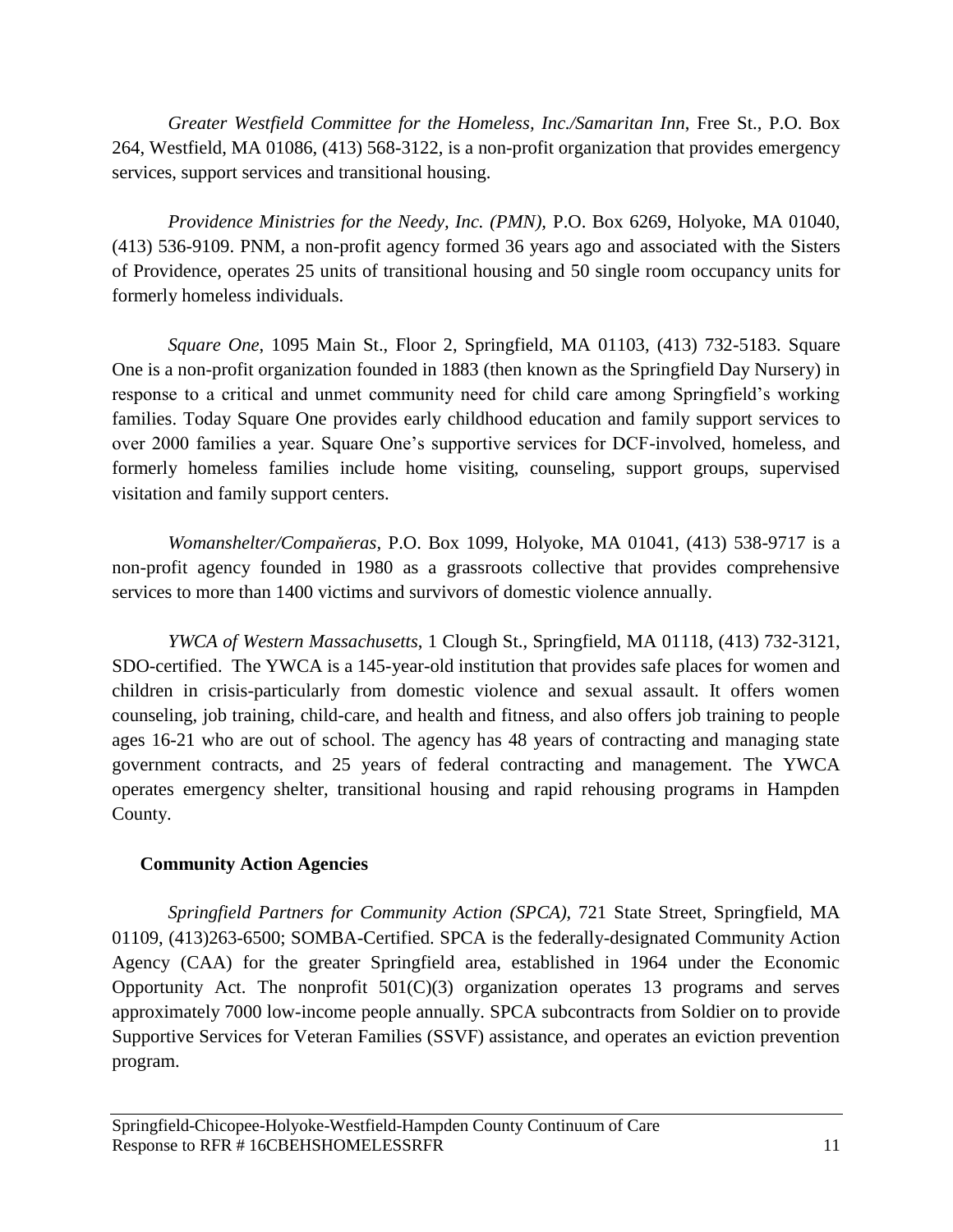*Valley Opportunity Council (VOC),* 35 Mount Carmel Ave., Chicopee, MA 01013, (413) 552- 1554. VOC, included in the CoC-funded agencies above, is the federally-designated CAA for Holyoke and Chicopee.

### **Housing Authorities**

*Chicopee Housing Authority (CHA)*, 128 Meeting House Rd, Chicopee, MA 01013, (413) 592-6132. CHA operates 383 units of public housing and administers 393 section 8 vouchers.

*Holyoke Housing Authority (HHA)*, 475 Maple St., #1, Holyoke, MA 01040, (413) 539- 2220. HHA operates 921 public housing units and administers 1280 section 8 vouchers. HHA partners with HAPHousing to use the Massachusetts Rental Voucher Program to provide permanent supportive housing to chronically homeless families with young heads of households.

*Springfield Housing Authority (SHA),* 60 Congress St., Springfield, MA 01101, (413) 785-4500. SHA operates over 2000 public housing units and over 2700 Section 8 vouchers. SHA has partnered with the City of Springfield to operate a project-based section 8 program targeted to chronically homeless individuals and families, and has partnered with the Commonwealth to operate Housing First public housing units for homeless families.

*Westfield Housing Authority (WHA),* 12 Alice Burke Way, Westfield, MA 01085, (413) 568-9283. WHA administers 265 section 8 vouchers. The agency partners with Domus, Inc. to provide permanent supportive housing to chronically homeless individuals.

*West Springfield Housing Authority*, 37 Oxford Pl, West Springfield, MA 01089, (413) 734-2681. WSHA administers 239 section 8 vouchers.

# **Municipalities**

*City of Chicopee*, 17 Springfield St., Chicopee, MA 01013, (413) 594-1400.

*City of Holyoke,* 536 Dwight St., Holyoke, MA 01040, (413) 322-5510.

*City of Springfield*, 36 Court St., Springfield, MA 01103, (4130 787-6500.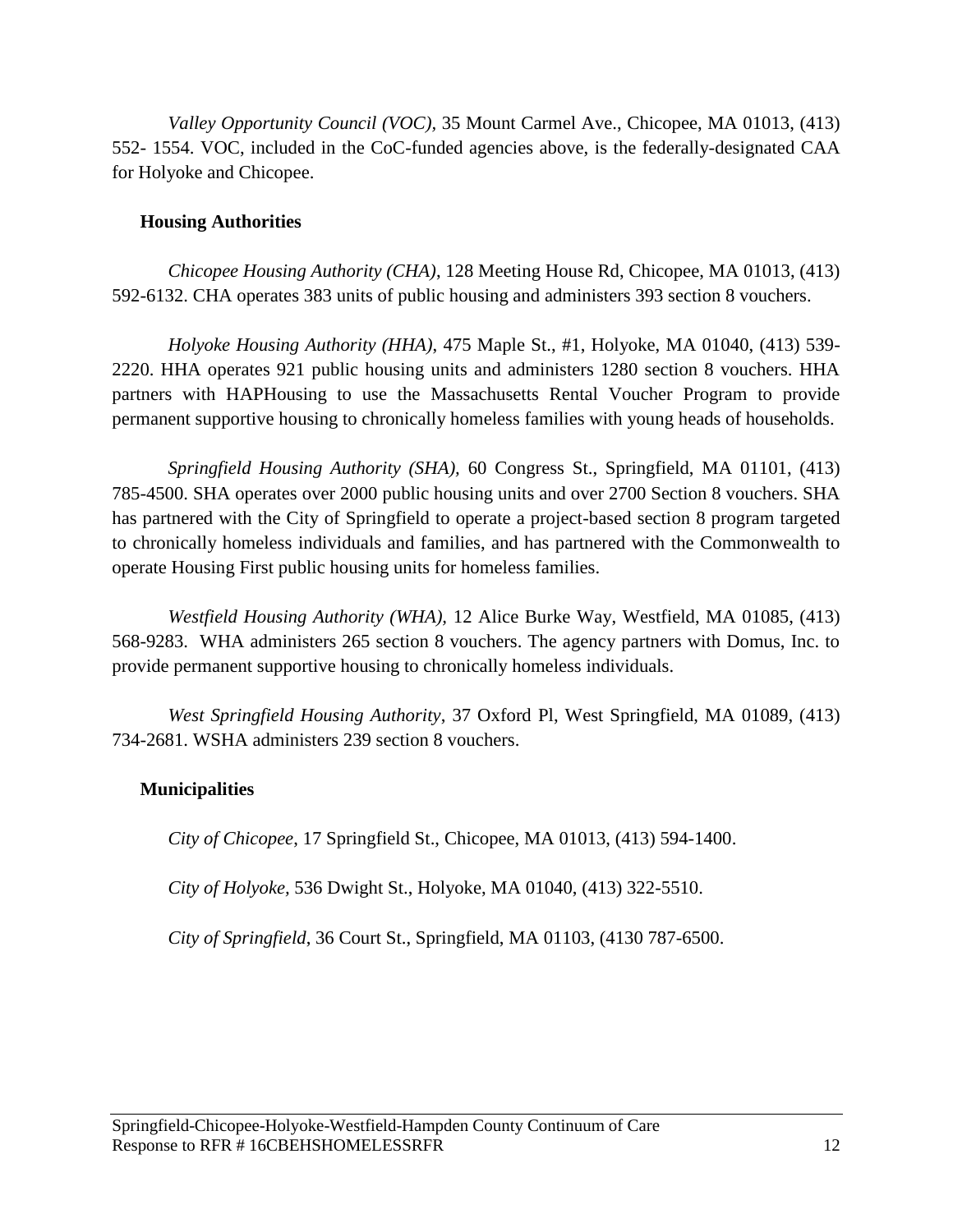### **State Agencies**

*Massachusetts Department of Children and Families (DCF), Western Regional Office,*  140 High St., 5<sup>th</sup> floor, Springfield, MA 01105, (413) 452-3350.

*Massachusetts Department of Housing and Community Development (DHCD), Division of Housing Stabilization,* 100 Cambridge St., Suite 300, Boston, MA 02114, (617) 573-1100.

*Massachusetts Department of Mental Health (DMH), Western MA Area,* 1 Prince St., Northampton, MA 01060, (413) 587-6200.

*Massachusetts Department of Public Health (DPH), Western Regional Health Office*, 23 Service Center Road, Northampton, MA 01060, (413) 586-7525.

*Massachusetts Department of Public Health, F.O.R. Families Program,* 250 Washington St., Boston, MA 02108, (617) 624-6000.

### **Health Care Providers**

*Baystate Medical Center (Baystate Health)*, 280 Chestnut St, Springfield, MA 01199, (413) 794-0000. Baystate Health is a not-for-profit, mission-driven, integrated health system headquartered in Springfield and serving all of Western Massachusetts. Baystate Health has roots dating to the founding of Springfield City Hospital in 1873. The hospital works closely with the City and homeless provider organizations regarding unsheltered high end utilizers of emergency room service, and frequently refers homeless and at-risk families and individuals for assistance with housing needs.

*Behavioral Health Network*, *Inc. (BHN)*, 417 Liberty St., Springfield, MA 01104, (413) 747-0745. BHN is a non-profit, comprehensive, community-based behavioral health organization established in 1938. BHN operates six clinics, a partial hospitalization program, addiction services (including detox, in-patient and residential), crisis intervention (including mobile and hospital-based assessment and triage), and forensic court evaluation services (including the Mental Health Court in Springfield). BHN collaborates with the Springfield Police Department to provide street outreach services through teams that partner a mental health worker with a plainclothes officer.

*Mercy Medical Center – Health Care for the Homeless*, 271 Carew St. Springfield, MA 01104, (413) 748-9000. Mercy Medical Center is a [faith-based,](https://en.wikipedia.org/wiki/Faith) [non-profit](https://en.wikipedia.org/wiki/Non-profit) health organization founded in 1873 by the Sisters of Providence and now part of the Trinity Health System. Mercy has operated the Health Care for the Homeless (HCH) since 1983, providing primary care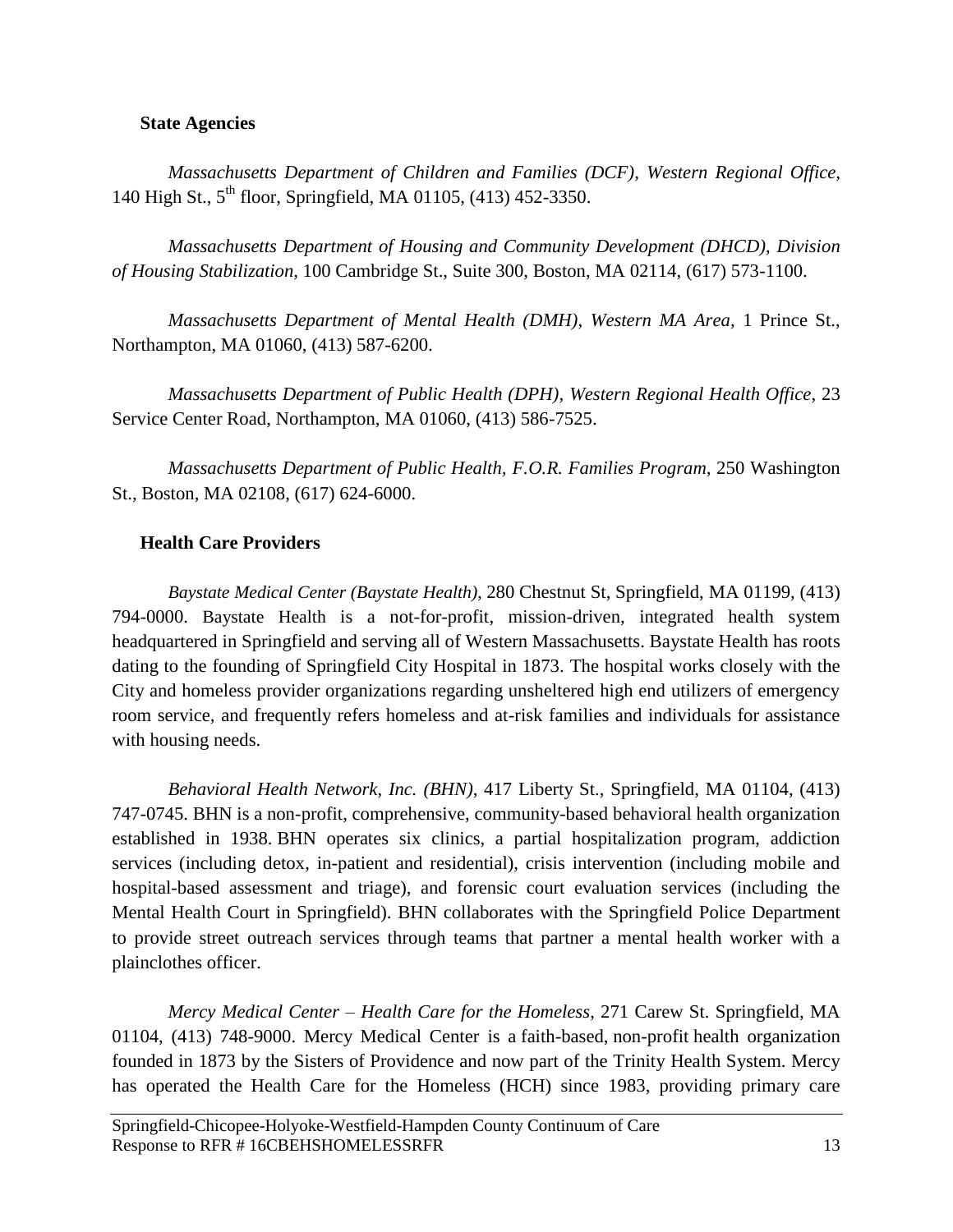services on-site at 46 shelters, soup kitchens, job placement sites and transitional programs throughout Hampden, Franklin and Hampshire counties; as well as through street outreach contacts. In addition to its multi-site and street outreach, HCH operates a daily clinic at the FOH Homeless Resource Center.

*Tapestry Health,* 296 Nonotuck St, Florence, MA 01062, (413) 586-2016. Tapestry Health is a regional non-profit organization founded in 1973 that offers family planning and reproductive health services to marginalized populations throughout Western Massachusetts. Tapestry Health provides HIV-prevention outreach and a drop-in center in Springfield, a needleexchange program in Holyoke, HIV testing and counseling, and a Women's, Infant, Children (WIC) Program.

### **Employment**

*CareerPoint,* 850 High Street, Holyoke, MA 01040, (413) 532-4900. CareerPoint is a one-stop career center established 20 years ago. CareerPoint has successfully worked with numerous community partners on many kinds of grants and programs designed to assist individuals with barriers, such as homelessness, to move forward on a positive career path. CareerPoint is a partner in the successful Secure Jobs Initiative, which supports formerly homeless families receiving rapid rehousing assistance to obtain and maintain employment.

*FutureWorks Career Center*, 1 Federal St #103-3, Springfield, MA 01105, (413) 828- 2800. FutureWorks is a One Stop Career Center established 20 years ago that receives funding from the Massachusetts Executive Office of Labor & Workforce Development-Department of Career Services and U.S. Department of Labor to assist people seeking employment and firms seeking to hire. The agency is a partner in the successful Secure Jobs Initiative, which supports formerly homeless families receiving rapid rehousing assistance to obtain and maintain employment.

*Regional Employment Board of Hampden County, Inc. (REB),* 1441 Main St., Suite 111, Springfield, MA 01103, (413) 787-1547. Since 1980, the REB has been the region's primary planner and convener to address workforce development issues. Established by federal and state legislation, the REB is a business-led, non-profit corporation that engages members from business, education, labor and community-based agencies to set public policies to build a better workforce.

# **Community Colleges**

*Holyoke Community College (HCC)*, 303 Homestead Ave., Holyoke, MA 01040, (413) 538-7000. HCC is a 70-year-old institution governed by a Board of Trustees appointed by the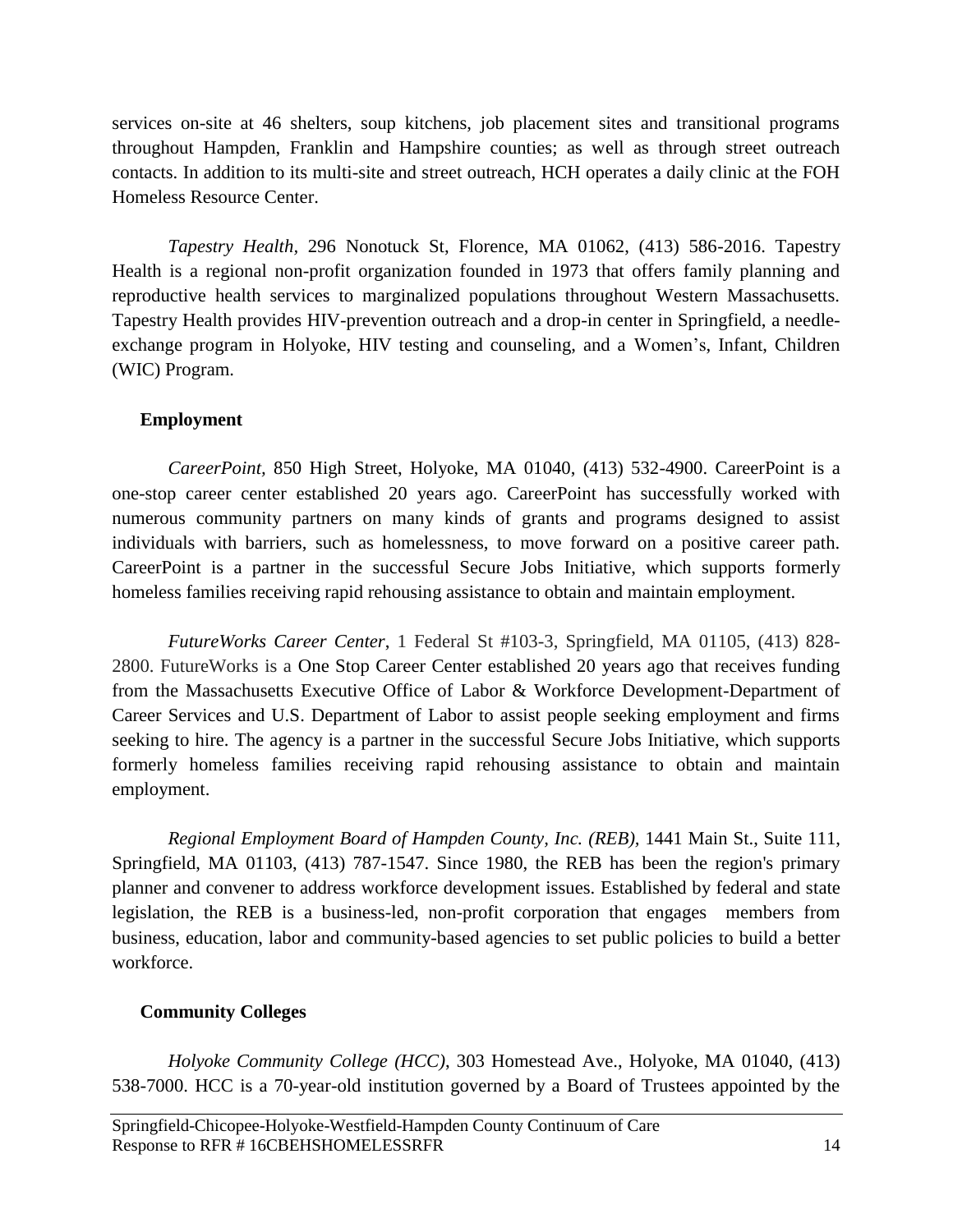Governor. The College is an Education and Training provider with programming collaborations and funding connections including the Department of Education, Department of Labor and Workforce Development, Department of Housing and Economic Development, Commonwealth Corporation, Mass Development, the Regional Employment Board and One-Stop Career Centers, the Department of Transitional Assistance, Mass Rehab, and the Department of Mental Health.

*Springfield Technical Community College (STCC)*, 1 Armory Square, Springfield, MA 01102, (413) 781-7822 STCC is one of the largest Community College in the Massachusetts State College system. It was founded in 1967, and has approximately 7,000 students. STCC is the only technical community college is Massachusetts.

# **McKinney Vento Liaisons**

*Chicopee Public Schools McKinney Vento Homeless Education Program,* 180 Broadway, Chicopee, MA 01020, (413) 594-3496.

*Springfield Public Schools, Parent and Community Education Division, McKinney Vento Homeless Education Program,* 91 School St., Springfield, MA 01105, (413) 787-6959.

*West Springfield Public Schools, McKinney-Vento Homeless Education Program,*  26Central St., 4<sup>th</sup> floor, West Springfield, MA 01085, (413) 263-3288.

# **Law Enforcement**

*Hampden County Sheriff's Department - After-Incarceration Support Services (AISS)*, 736 State St., Springfield, MA 01109, (413) 781-2050. AISS is a program of the Hampden County Sheriff's Department which has been operating since 1996. It works with offenders in the Hampden County jail to create individualized release plans, and operates in the community to provide assistance and programming to help ex-offenders reintegrate, including assistance in obtaining and maintaining housing.

*Springfield Police Department (SPD)*, 130 Pearl St., Springfield, MA 01105, (413) 787- 6310. SPD provides law enforcement throughout the City of Springfield, and operates a street outreach program in conjunction with BHN, Inc., in which police and mental health crisis workers partner to engage unsheltered homeless people. In this role, SPD helps the CoC identify and engage individuals who do not seek out service, and refer these individuals to the coordinated entry system for access to permanent supportive housing and other treatment and housing options.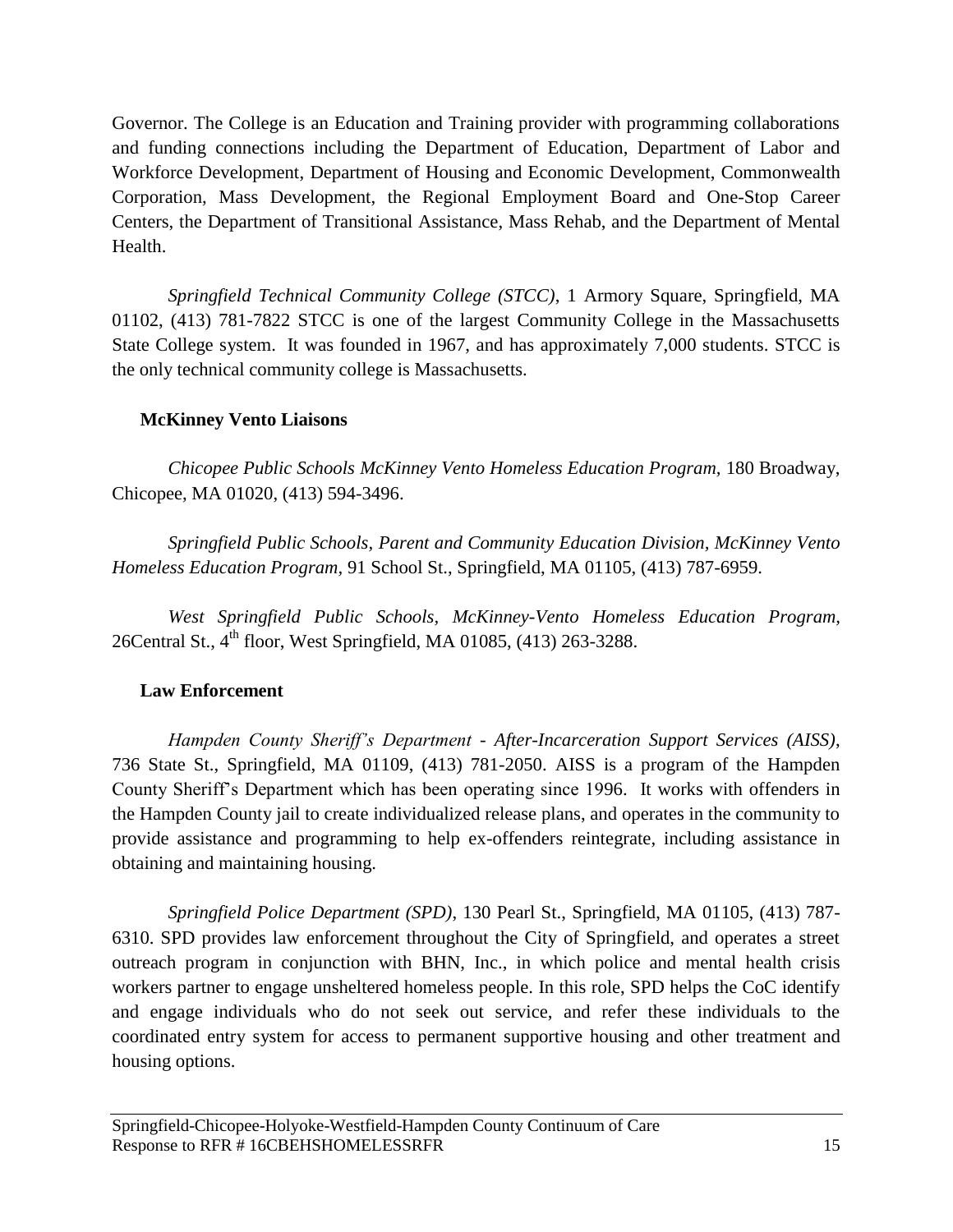#### **Veterans Service Organizations**

*Bi-Lingual Veterans Outreach Centers of Massachusetts, Inc.,* 281 Franklin St., Springfield, MA 01104, (413) 731-0194, is a non-profit organization that provides outreach, advocacy, assistance with claims, discharge upgrades and other services to veterans in Western Massachusetts. The Bi-Lingual Veterans Outreach Center operates transitional and permanent supportive housing for homeless veterans.

*Soldier On*, 421 North Main St., Building 6, Leeds, MA 01053, (413) 582-3059. Soldier On is a private nonprofit organization committed to ending veteran homelessness. The agency was founded in 1994, and provides homeless veterans with services and transitional and permanent supportive housing. Soldier On is developing permanent supportive housing for veterans in two Hampden County communities, Agawam and Chicopee.

*Veterans Administration Central Western Massachusetts Health Care System,* 421 North Main St., Leeds, MA 01053, (413) 584-4040.

*Veterans Inc,* 1 Federal St., Building 101, Springfield, MA, 01105, (413) 733-1249. Veterans, Inc. is the largest provider of support services to veterans and their families in New England. Since 1990, the agency has helped more than 60,000 veterans. It operates the Supportive Services for Veterans Families (SSVF) program in Springfield.

# **Housing Court**

*Western Division Housing Court*, 37 Elm Street, Springfield, MA, (413) 748-7838, is a department of the Trial Court of the Commonwealth. It has jurisdiction over all matters involving residential housing, including but not limited to evictions, code enforcement and civil matters.

### **Formerly Homeless**

Two formerly homeless individuals, *David Ferenz* and *Charlie Knight*, are on the Board of Directors of the CoC, and involved with committees and policy-making.

### **Advocacy**

*Arise for Social Justice*, 467 State St., Springfield, MA 01105, (413) 734-4948. Arise is a 30-year-old, low-income led, anti-oppression organization. The non-profit entity is governed by a board of directors and operates out of a central Springfield office to lead multiple organizing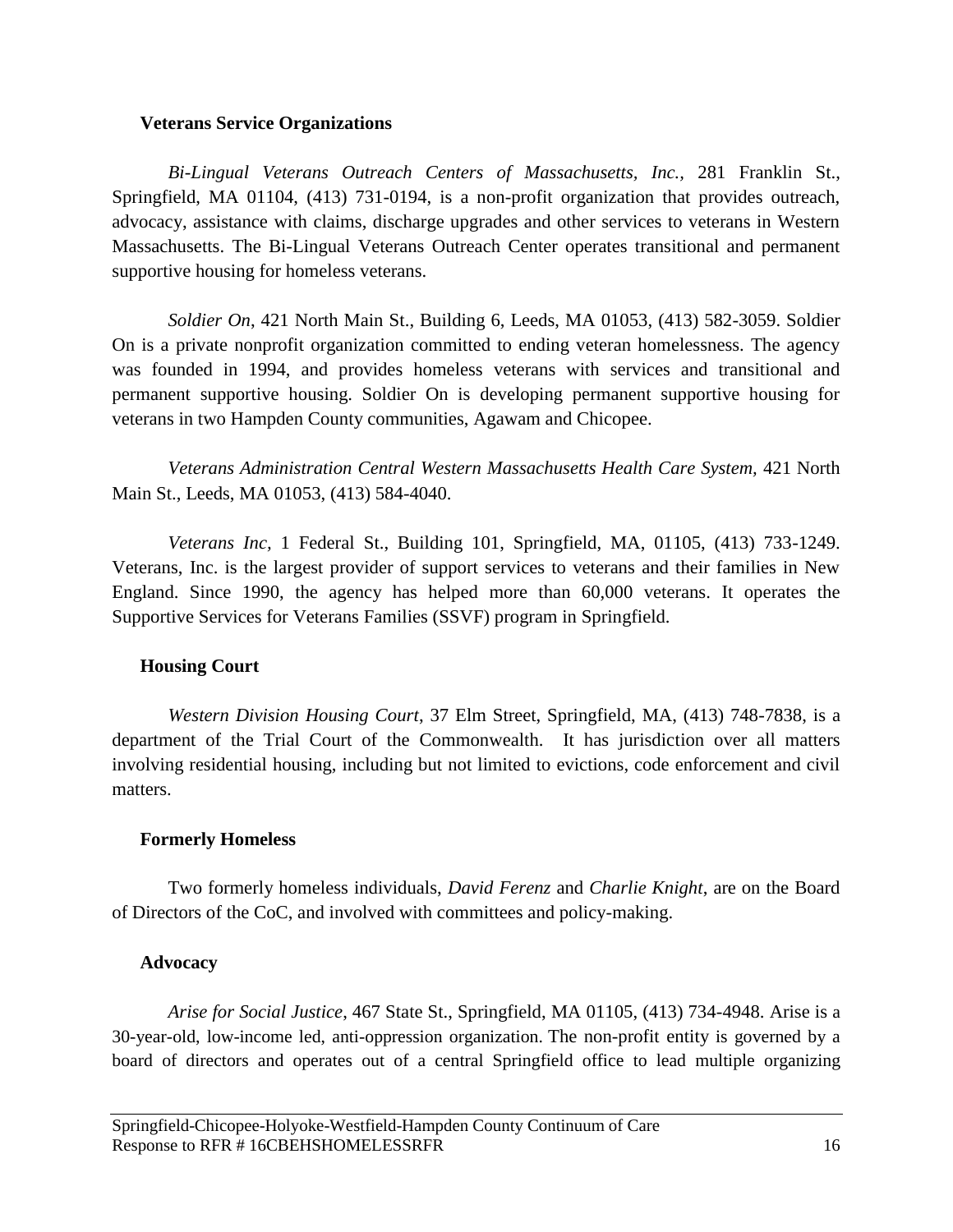campaigns. The organization also advocates on behalf of low-income people, including those who are homeless or at risk of homelessness.

*Community Legal Aid (CLA)*, 405 Main St., 4<sup>th</sup> floor, Worcester, MA 01608, (800) 649-3718. CLA is a non-profit organization that provides free civil legal services to low-income and elderly residents of central and western Massachusetts. It was formed by the merger in 2011 of two pre-existing programs, one of which was Western Massachusetts Legal Services, which had been in existence since 1972. CLA has offices in Springfield and Holyoke.

# **Community Leaders and Philanthropy**

*Berkshire Bank Foundation*, P.O. Box 1308, Pittsfield, MA, 01202, (413) 447-1724 provides grant funding to non-profit organizations in its service area, which includes Hampden County. The bank's Community Reinvestment Act Officer is a member of the Leadership Council of the Western Massachusetts Network to End Homelessness.

*Community Foundation of Western Massachusetts*, 1500 Main St., Springfield, MA 01115, (413) 732-2858, was founded in 1991. The Community Foundation administers a charitable endowment consisting of nearly 600 separately identified funds (\$121 million) serving Hampden, Hampshire, and Franklin Counties. All grants have a single goal: making life better for all in our region.

*Fireman Foundation,* 800 South Street, Suite 610, Waltham, MA 02453, (617) 482-5620. The Paul and Phyllis Fireman Foundation is a family foundation based in Boston, Massachusetts. Founded in 1986 it dedicates a major share of its funding resources to ending family homelessness in the Commonwealth. The Foundation has supported a number of initiatives of the Western Massachusetts Network to End Homelessness.

*Peoples Bank,* 330 Whitney Avenue, Holyoke MA 01040, (413) 538-9500. Established in 1885, Peoples Bank is one of the area's oldest and most respected community Banks. It believes in its responsibility to the community and consistently looks for ways to support the Pioneer Valley and make it a premier place to live and work. A Peoples Bank senior vice president sits on the Leadership Council of the Western Massachusetts Network to End Homelessness.

*United Way of Pioneer Valley (UWPV)*, 1441 Main Street, Springfield, (413) 727-2691. Founded over 90 years ago, the UWPV's mission is to mobilize people and resources to strengthen communities. It envisions a thriving region where individuals have opportunities to realize their potential, become economically self-sufficient and contribute collectively to improve the quality of life in their communities. The United Way is the fiscal agent of the Western MA Network to End Homelessness.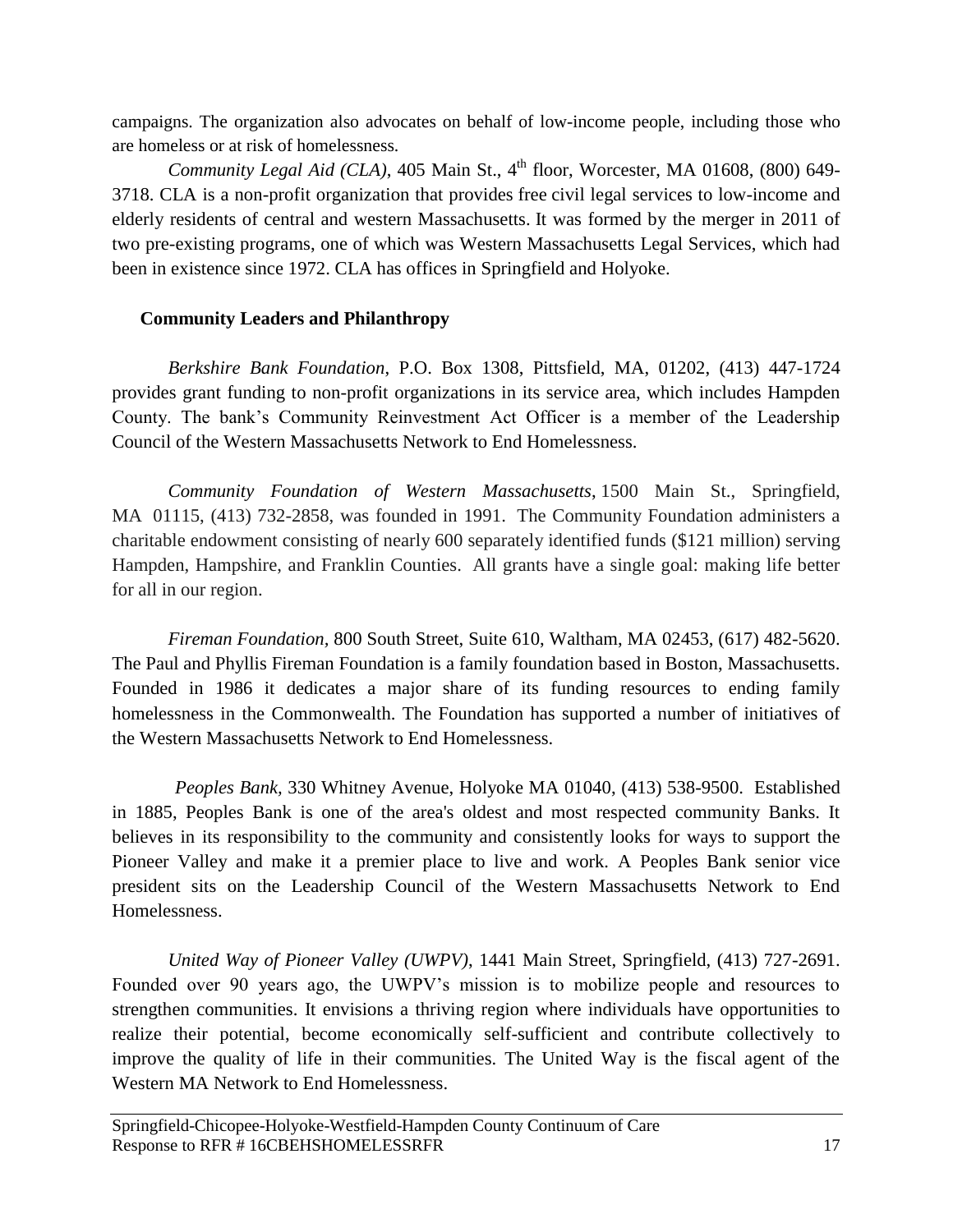### **Regional Network**

*Western Massachusetts Network to End Homelessness*, 1441 Main Street, Springfield, (413) 727-2691, was created in 2009 as part of a statewide initiative to create regional networks to end homelessness. Its mission is to create collaborative solutions to end homelessness through a housing first approach that prioritizes prevention, rapid re-housing and housing stabilization.

# **Legislative Support**

The CoC and Network works collaboratively with our legislators to create solutions that prevent and end homelessness. Exhibit F includes letters of support from Senate President Stanley Rosenberg and Senators Benjamin Downing, Donald Humason, Eric Lesser, and James Welch, and Representatives Brian Ashe, Tricia Farley-Bouvier, Michael Finn, Peter Kocot, Stephen Kulik, William Pignatelli, John Scibak, Todd Smola, Ellen Story, Jose Tosado, and Aaron Vega.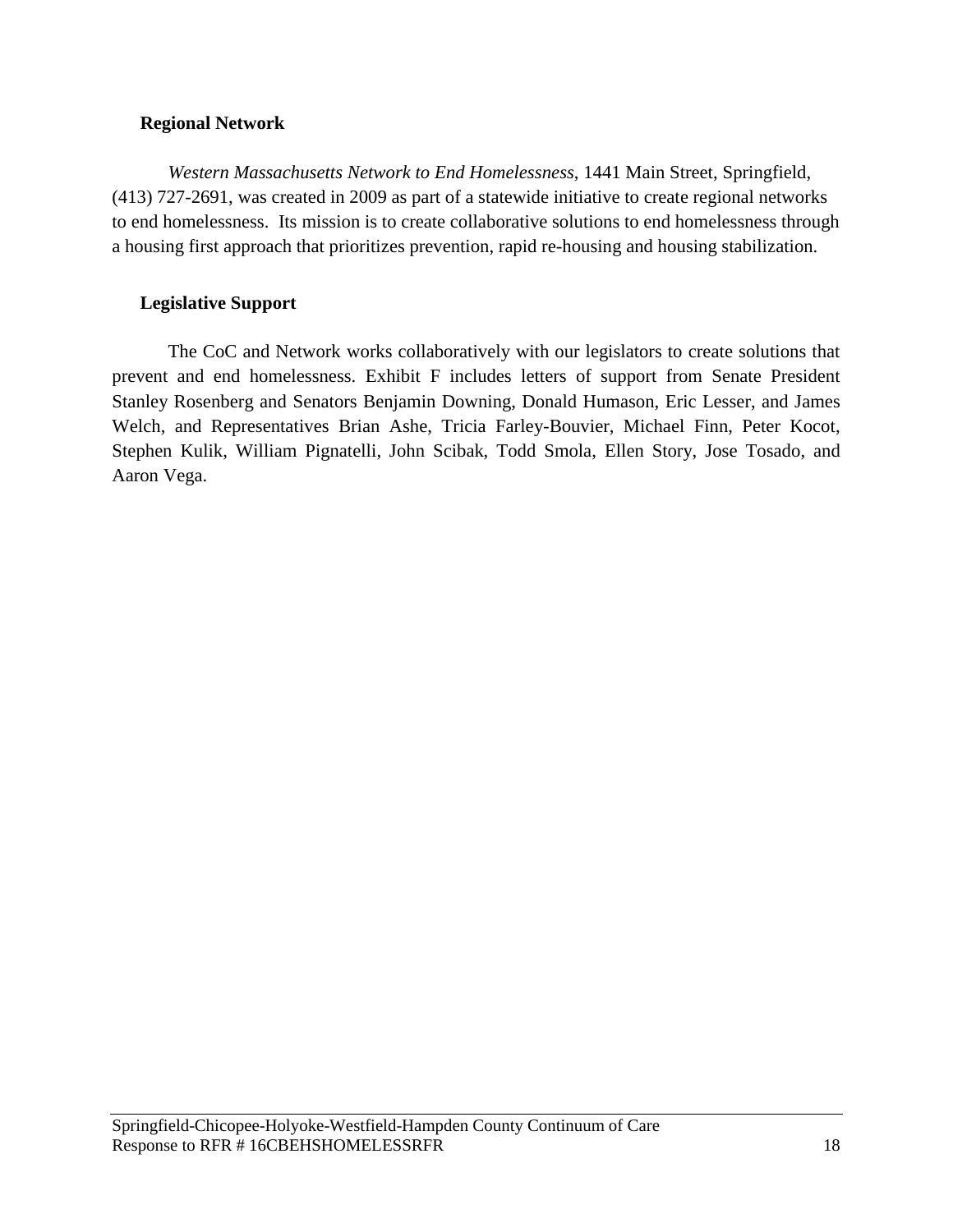### <span id="page-19-0"></span>**D. CONTRACT SCOPE OF SERVICES**

### <span id="page-19-1"></span>1. **Lead Entity Qualifications**

The Springfield-Hampden CoC, as an unincorporated membership organization governed by a Board of Directors, is responsible for making CoC/consortium policy and funding decisions, and for general oversight of all required activities of the federal Continuum of Care Program. As the fiscal agent and collaborative applicant for the CoC, the City of Springfield (through its Office of Housing) maintains legal responsibility for all contracting, subcontracting, brokering of partnerships, data collection and analysis, and achieving and reporting outcomes. For this funding opportunity, the City shall be solely responsible for meeting all Contract obligations.

*Experience with housing and/or homelessness* The core work of both the CoC and the City of Springfield Office of Housing is housing and homelessness. The CoC has been spearheading implementation of the ten-Year Plan to End Long-Term Homelessness since 2007, and is an active participant in the Zero 2016 campaign to end veteran and chronic homelessness. The CoC has actively managed its CoC funds over the years, to focus funds on the most effective programs and highest needs.

The Office of Housing has served as the CoC administrator for over two decades; created its own rapid rehousing program prior to the federal Homeless Prevention and Rapid Program (HPRP) in 2009; and pioneered a City-Housing Authority collaboration to provide permanent supportive housing, in which the City provides housing stabilization services to chronically homeless individuals and families housed by the Springfield Housing Authority.

*Fiscal capacity to receive and distribute funding* Funds will be received and distributed by the City of Springfield Office of Housing, which receives and distributes a minimum of \$4.5 million in federal funds each year through the Community Development Block Grant (CDBG), HOME Investment Partnerships Program, CoC Program, ESG Program and HOPWA Program. In the last five years, this Office has also administered \$1.7 million HPRP funds and \$4.9 million Neighborhood Stabilization Program (NSP) funds. While the City administers some programs with its own staff, the majority are subcontracted to community non-profit organizations. As a result, the Office of Housing has extensive experience with procurement, management of subcontracts, payment to subcontractors, and invoicing of and reporting to a principle grantor. Cathy Buono, Director of Administration and Finance (resume included in Exhibit E), is responsible for fiscal management of Office of Housing grants.

*Administrative capacity to coordinate multiple agencies and players* Springfield dedicates significant staff capacity to coordination of the CoC and administration of CoC, ESG and HOPWA grants. The CoC is coordinated by Geraldine McCafferty, Director of Housing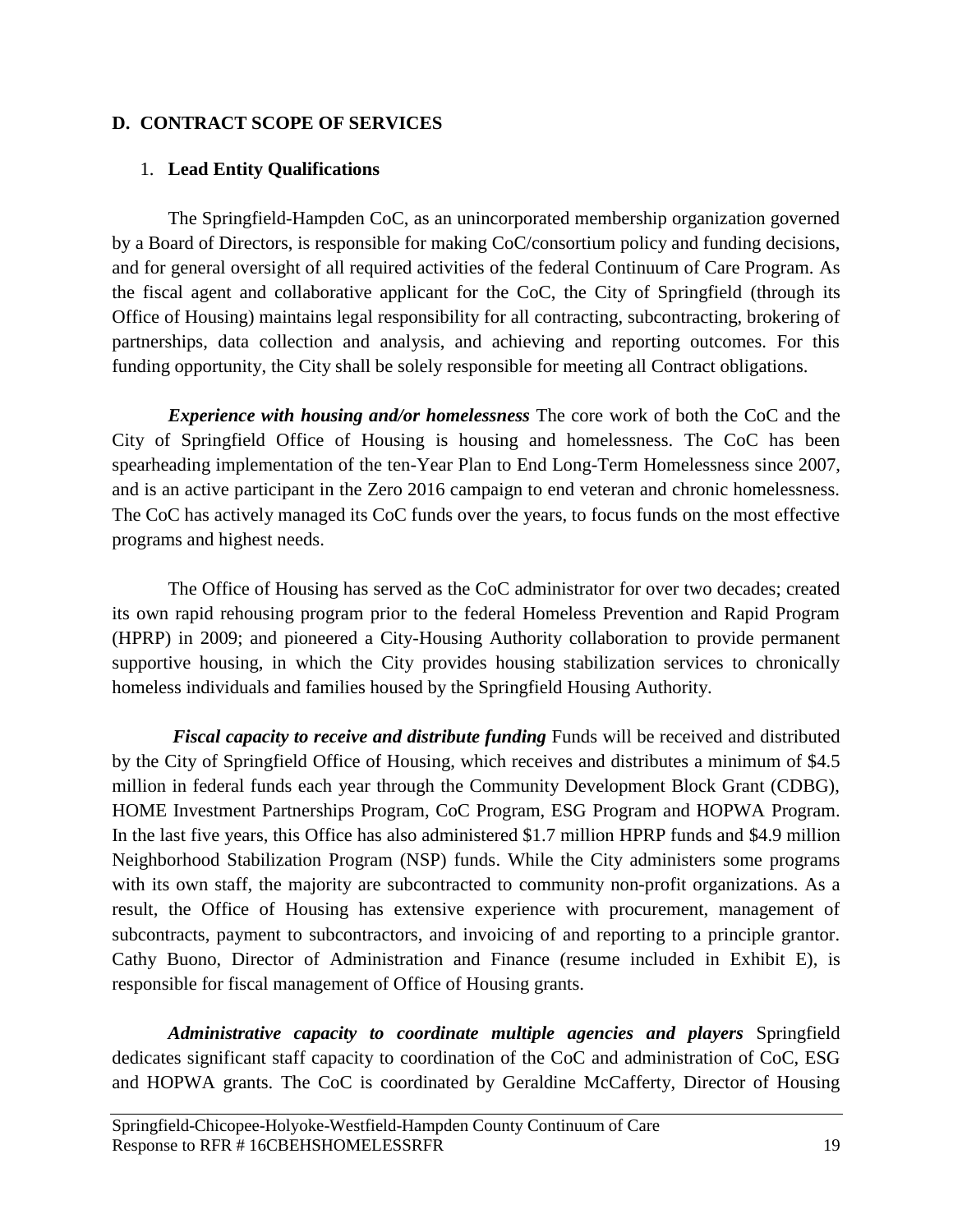(resume included in Exhibit E), who has been coordinating the CoC since 2007. Ms. McCafferty has shepherded the CoC into more formal governance following the federal enactment of the HEARTH Act, including creation of performance standards, data-driven evaluation of programs, and creation of a coordinated entry system for entrance into permanent supportive housing.

The City has a full-time Senior Program Manager, Maureen Bonavita (resume included as Exhibit E), who is responsible for subrecipient grant management, including contracting, program monitoring, receipt/processing of invoices, and oversight of annual program reporting. The City employs a full-time Homeless Management Information System (HMIS) Administrator, Deborah Merkman, (resume included as Exhibit E), who is responsible for maintaining the HMIS, training HMIS users, managing data quality, running reports, and providing data for analysis and required reports.

*Experience brokering partnerships and building relationships across sectors* The CoC has excelled in partnering and cross-sector collaboration. Partnering work that has been particularly relevant to this funding opportunity was use of federal HPRP funds from 2009 to 2012 to create a coordinated homelessness prevention system which identified two lead agencies—one for families and one for individuals—with other agencies partnering to process applications and determine eligibility for assistance. Recent cross-sector work includes monthly meetings of police, emergency room staff, crisis workers, outreach staff, and permanent supportive housing providers, who are working together to identify, engage, and house unsheltered chronically homeless individuals.

*Organizational structure that ensures integration and coordination as well as timely and flexible operations* The operation of the CoC by a broad-based Board of Directors, and the fact that the CoC itself does not have an operating budget have enabled it to operate effectively and efficiently, without interference from conflicts of interest. At the same time, the structure and administrative support offered by the City of Springfield brings both professionalism and sufficient staff support to be able to act timely.

*Strong partnerships with municipalities and local public housing authorities*The CoC and its members have the strong support of the County's municipalities, as demonstrated by letters of support submitted by Mayors of the major cities. Providers in Holyoke and Westfield have collaborative relationships with housing authorities to provide permanent supportive housing. In addition to serving as the fiscal sponsor for the CoC, the City of Springfield has also collaborated with the Springfield Housing Authority to provide permanent supportive housing for chronically homeless families and individual, and the City has a three-part collaboration with the Hampden County Sheriff's Department and the Mental Health Association to provide permanent supportive housing for seriously mentally ill individuals following release from incarceration.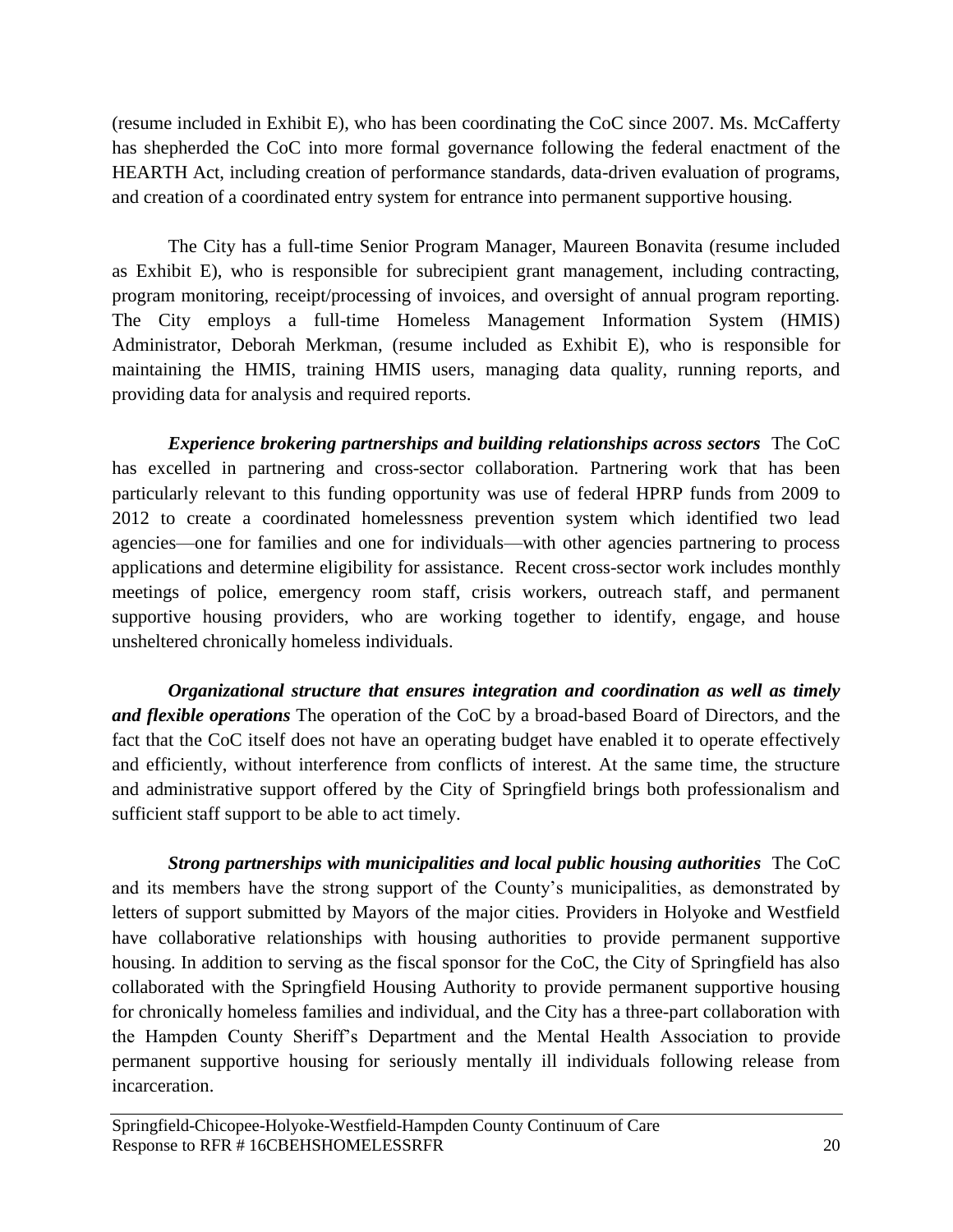### <span id="page-21-0"></span>2. **Current Trends of Homelessness and Community Initiatives**

*Homeless Count.* The Hampden County 2015 Point-in-Time Count identified 3,002 people homeless on the night of January 29, 2015. The population included 373 adult individuals without children, 2,628 persons in families, and one unaccompanied youth under 18. Of those counted, 93% were in emergency shelter, 6% were in transitional housing, and less than 1% (10 people) were unsheltered. (The 2016 count has just been completed on January 27, 2016, but data from this report is still being tabulated and confirmed.)

In December 2016 the CoC submitted Homeless Management Information System (HMIS) data for the Annual Homeless Assistance Report (AHAR) compiled by HUD for Congress. That report indicates that for the year October 1, 204 through September 30, 2015, a total of 1,278 unduplicated individuals and 4,930 unduplicated persons in families accessed emergency shelter in Hampden County.

AHAR data on youth aged 18-24 indicate that, during the year referenced above, 193 individual youth and 577 parenting youth accessed emergency shelter in Hampden County. Local Education Agencies collect data on youth under 18, which is reported to the Massachusetts Department of Elementary and Secondary Education. For the 2014-2015 school year, Hampden County LEAs reported 46 unaccompanied homeless youth under 18.

*Year-to-Year Trends.* The trends for individual and family homelessness in Hampden County diverge. The CoC has experienced small fluctuations in the year-to-year count of individuals, with an overall slight downward trend over multiple years. The CoC has had a longstanding focus on ending chronic homelessness through a housing first approach, which has resulted in steady decreases in the number of chronically homeless individuals—both on the streets and shelter.

In contrast to the downward trend among individuals, the CoC has experienced regular annual increases in homeless families: there were 41% more homeless families in 2015 than in 2013. Over the last several years, the number of families in motels has been decreasing, but this decrease was accompanied by an increase in congregate apartment units for families. While community factors such as high poverty, pervasive substance abuse, poor quality housing and high unemployment cause housing instability for both individuals and families, the CoC sees two factors contributing to the particularly high and rising rates of family homelessness: 1) access to emergency shelter being the long-standing predominant response to a housing crisis; and 2) very long shelter stays.

*Community Initiatives* The Hampden County CoC is one of 75 CoCs nationwide participating in the Zero 2016 Campaign, an aggressive and data-driven effort led by Community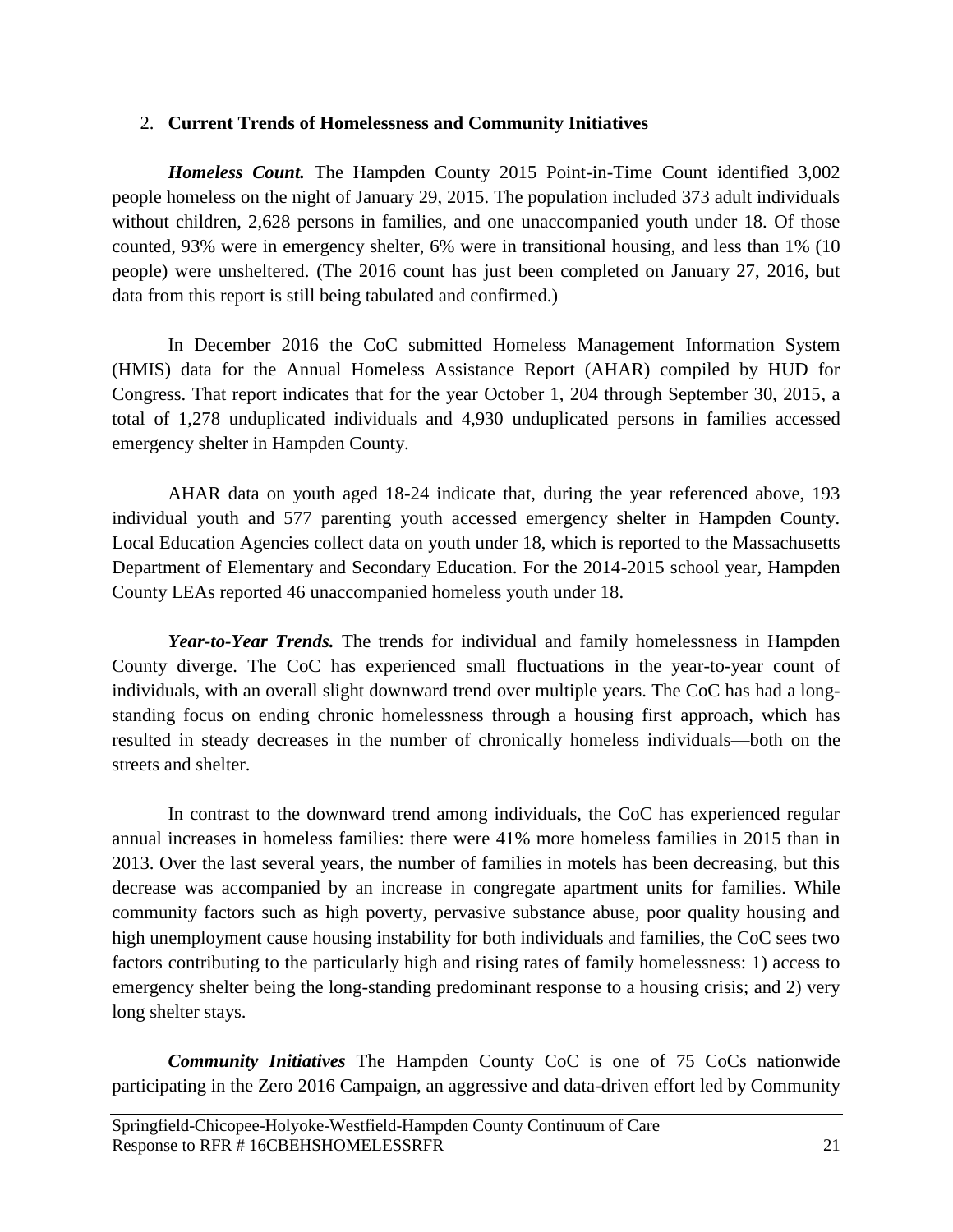Solutions, Inc., to end veteran and chronic homelessness. With technical assistance from this effort, the Hampden County CoC has made numerous system improvements, including implementation of a By-Name List of chronically homeless and homeless veterans, and coordinated entry into CoC-funded permanent supportive housing. The coordinated entry relies on all agencies using a common assessment tool—the Vulnerability Index-Service Prioritization Decision Assistance Tool (VI-SPDAT), and creation of a single common wait list.

Data indicates that the CoC is on track to end chronic homelessness in 2016. Recent collaborative work with emergency rooms, police, crisis workers, outreach, and housing providers is moving toward solutions for some of the community's most vulnerable and hard-toserve individuals. The CoC now has just 13 veterans remaining in emergency shelter (and no unsheltered veterans), and 4 of the sheltered veterans have housing plans and should be housed soon. The remainder are either very newly-identified or not eligible for Veterans Health Administration benefits, which reduces the assistance available to them. While the CoC has always had low numbers of homeless veterans, there have been a number of persistently homeless veterans that have avoided services. Over the past year, collaboration of various agencies looking for these individuals, combined with the efforts of a Veterans Administration peer outreach worker have resulted in finding and engaging these individuals.

The CoC is applying lessons learned from the Zero 2016 initiative to family homelessness. In 2015, the CoC, using HUD CoC Program funding, introduced 18 new units of permanent supportive housing for chronically homeless families, and it collaborated with DHCD to create a By-Name List of homeless families, each of which was assessed using the Vulnerability Index-Service Decision Prioritization Tool (VI-SPDAT), and the highest-scoring (and therefore most needy) families were prioritized for the new units. Through this initiative, the CoC ended homelessness for some families who had been in shelter for years.

The Springfield-Hampden CoC, collaborating with the Western Massachusetts Network to End Homelessness, has been a leader in advancing the Secure Jobs Initiative, a coordinated service system that links at-risk or homeless families with the resources required to enter the workforce. Through partnerships with career centers, regional employment boards, community colleges and area businesses, Secure Jobs provides one-on-one support to each family on their path to stable employment. Over 250 homeless or at-risk families have entered the workforce through Secure Jobs' assistance in the last 3 years.

The CoC has been building its capacity to respond to homelessness among youth 18-24. The CoC currently funds 8 units of transitional housing for homeless youth, and 9 units of permanent supportive housing for parenting youth. The CoC expects to receive new CoC funding in 2016 to begin a rapid rehousing program targeted to youth aged 18-24.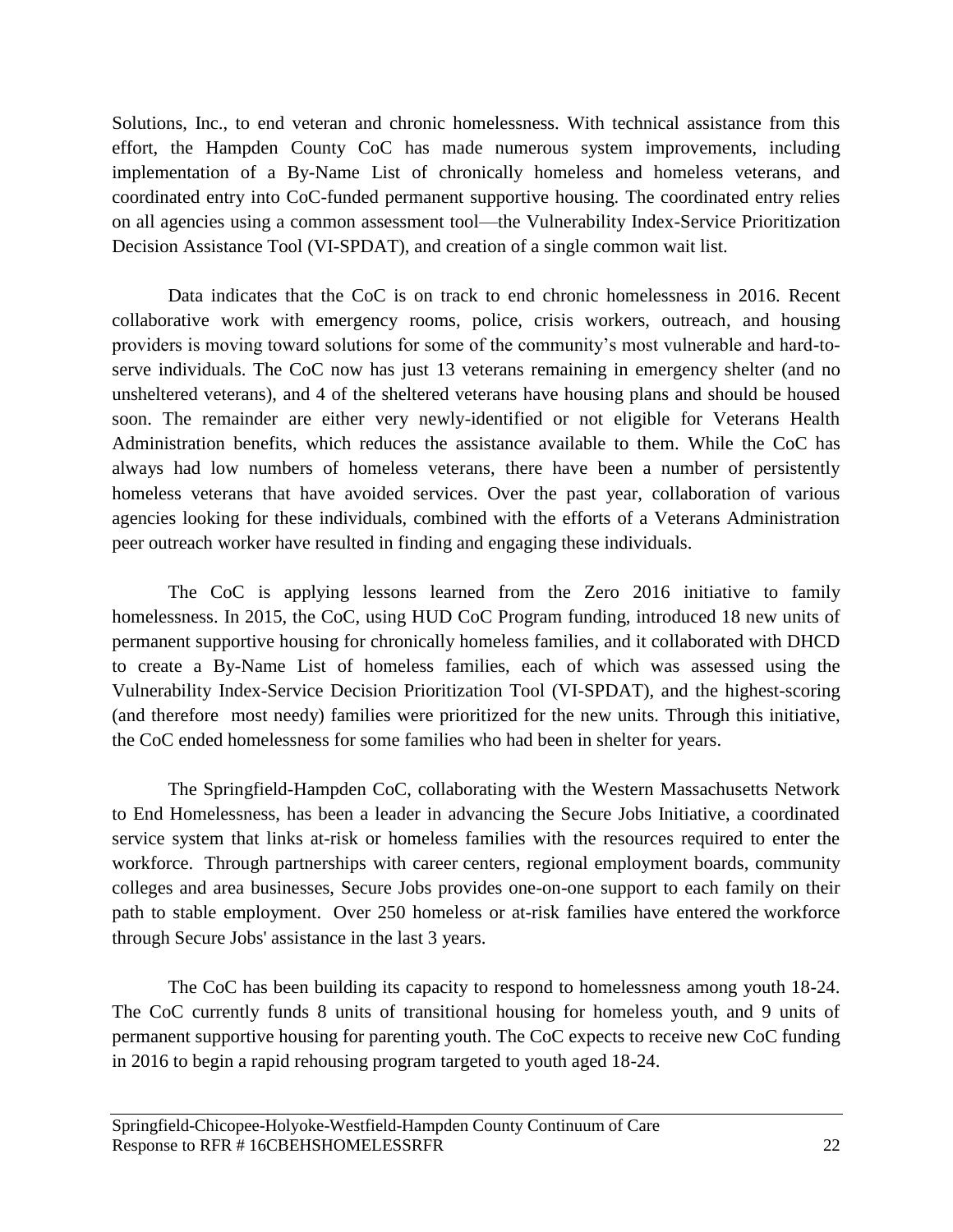### <span id="page-23-0"></span>3. **Implementation Plan**

### **Consortium**

The Springfield-Hampden County CoC is an existing and well-established consortium of providers and other stakeholders, as demonstrated by the members described in this application, and the attached letters of support. In order to meet the requirements of the federal HEARTH Act, the CoC has formalized its governance structure, created CoC policies and procedures, created policies and procedures and memorandums of understanding to guide implementation of its Homeless Management Information System (HMIS), and begun measuring and reporting on system progress toward preventing and ending homelessness. The CoC's [Governance Charter](http://westernmasshousingfirst.org/wp-content/uploads/2013/02/CoC-Governance-Charter-FINAL-9-13-2013.pdf) sets forth its mission, membership criteria, structure, operating guidelines, and governance model. The CoC is governed by a Board of Directors elected by the membership, which meets at least quarterly. The Governance Charter includes the process for electing Board members and the working committees that carry out the duties of the CoC. The CoC is administered by the City of Springfield Director of Housing, Geraldine McCafferty (resume provided in Exhibit E), who has been the CoC Administrator since 2006.

The CoC has a number of standing committees which meet monthly. These include committees focused on particular subpopulations (families, individuals, veterans, and unaccompanied youth), a coordinating committee on chronically homeless individuals, a Performance and Outcomes Committee, an HMIS/Data Committee, and the CoC Application Committee. The committees focused on families, individuals, veterans and unaccompanied youth are joint committees of the CoC and the Western Massachusetts Network to End Homelessness, which are staffed by the Network's Director, Pamela Schwartz (resume provided in Exhibit E), who advertises the meetings through inclusive email mailing lists, as well as on the public website of the Network, [www.westernmasshousingfirst.org.](http://www.westernmasshousingfirst.org/) The Network distributes agendas in advance and provides minutes of each meeting through email and by publishing on the website. The Network Director consults with the CoC Administrator prior to each meeting to set the agenda and goals for the meeting.

The CoC has also had a long-standing REACH Committee, which also meets monthly. REACH is a collaborative effort of outreach workers, shelter staff and providers of permanent supportive housing to identify, assess, and house chronically homeless individuals. The REACH meeting is convened by a Network consultant, David Modzelweski (resume provided in Exhibit E). Mr. Modzelewski also convenes a Critical Response Team (CRT) when necessary, to address the challenges of very hard-to-serve/engage unsheltered individuals.

The CoC is part of the Western Massachusetts Network to End Homelessness, formed in 2009 in response to the Commonwealth's funding for regional networks to prevent and end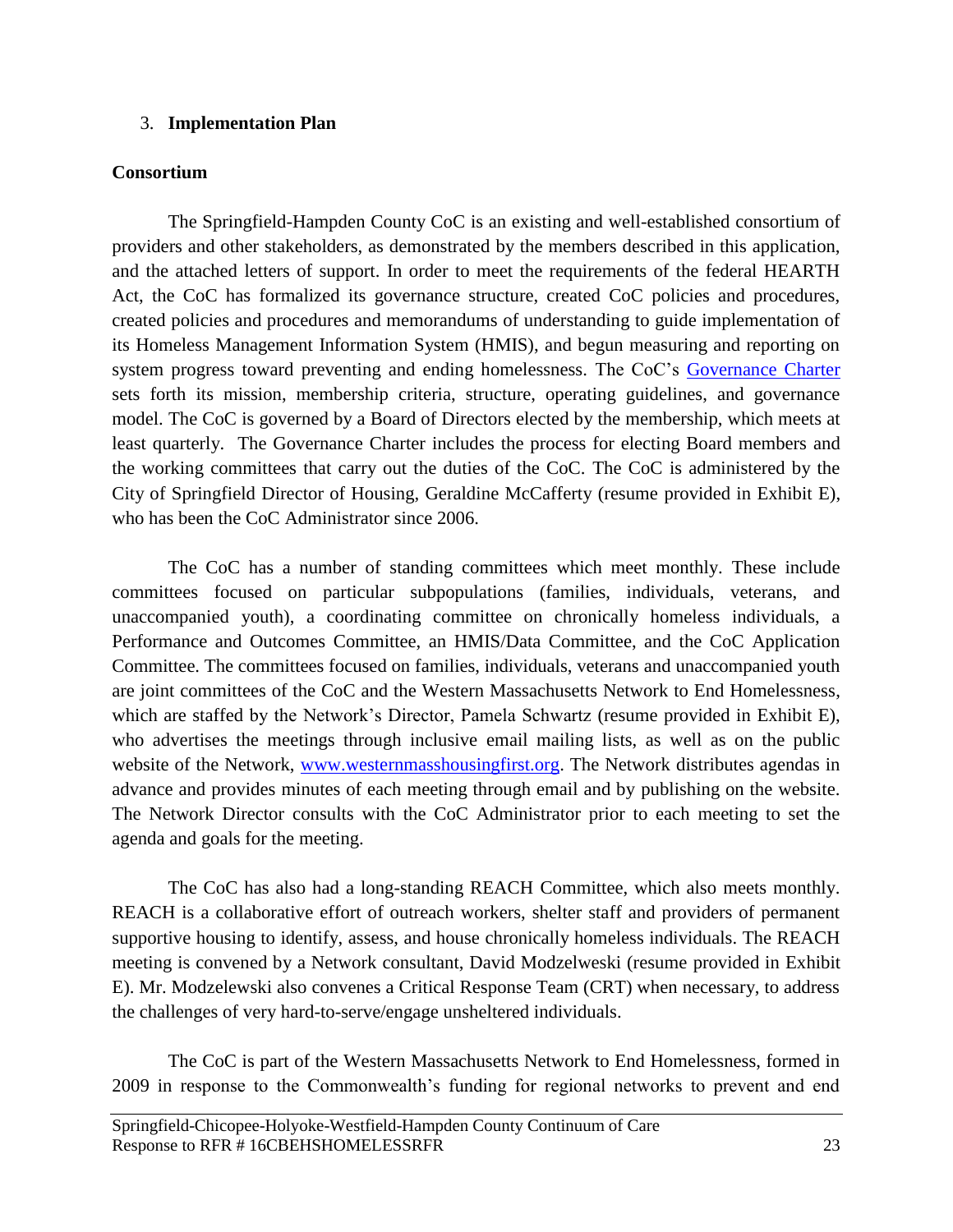homelessness. The Network encompasses the four counties of Western Massachusetts and two CoCs, and engages a Leadership Council of 50 community leaders and stakeholders in its mission.

### **Coordinated Entry (CE)**

The Springfield-Hampden County CoC has already created many components of its CE system. This section describes the existing components of the CoC's CE system, as well as the components of the system that will be expanded or formalized in the first months of 2016.

*Guiding Principles and Goals for CE* The Springfield-Hampden CoC has adopted Guiding Principles for CE, which include: a Housing First orientation; an emphasis on the client's goals, choices, and preferences, and an unwavering respect for their strengths; use of assessment tools to identify the best fit between a household's needs and the available resources; provision of the minimum assistance necessary for the shortest time possible, in order to stretch resources to serve the maximum number of households; and maximization of mainstream resources to support families in their own homes and communities.

The CoC's goals for coordinated entry are to have multiple access points throughout Hampden County, which use common assessment tools and eligibility criteria, and are able to access the same resources using the same standards. While the CoC is implementing coordinated entry for all populations, the existence of a state framework to respond to family homelessness has led to development of parallel coordinated entry systems for individuals and for families.

*CE for Diversion, Rapid Rehousing and Permanent Supportive Housing* The CoC has substantially created its CE system for diversion, rapid rehousing, and access to permanent supportive housing. For *individuals without children*, Catholic Charities is the main hub for diversion and rapid rehousing, as it administers the community's diversion and rapid rehousing funds, but multiple providers have the ability to accept and process applications for the funds. These providers include Friends of the Homeless (emergency shelter and 24/7 homeless resource center), Open Pantry Social Services (case management), the YWCA (domestic violence provider), and HAPHousing's Housing Consumer Education Center (HCEC). The providers meet quarterly as an advisory group. In early 2016, the CoC will identify and include additional rapid rehousing intake providers to cover cities of Holyoke, Chicopee and Westfield, and it will increase provision of information about this resource to all consortium members and others who encounter families in need of this resource.

For permanent supportive housing, the CE system consists of multiple partners who are responsible for outreach and identification of chronically homeless individuals and assessment of vulnerability using a common tool, coordinated maintenance of a By-Name List, and the use of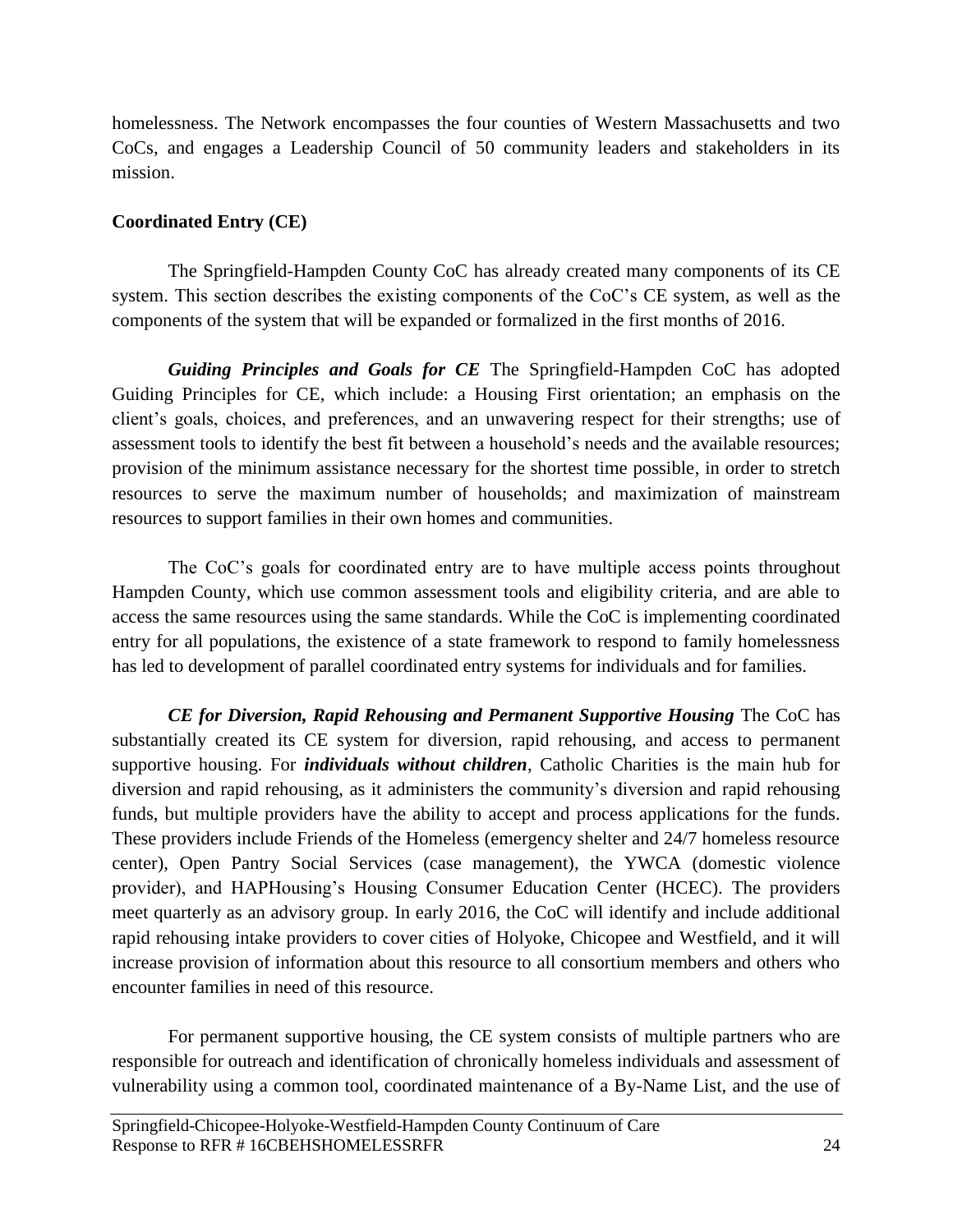the By-Name List for all PSH providers to fill housing openings. The HMIS Lead and REACH Committee keep the list and coordinate the process of matching individuals to open PSH units. The CE system for individuals will be enhanced in July 2016, because FOH will begin receiving CoC funds to provide staff dedicated to CE for diversion, rapid rehousing and access to PSH.

For *families with children*, the main hubs are HAP Housing's HCEC, and CHD's Diversion Program, which is co-located with DHCD's entry to the family shelter system. These two locations are very well-known throughout the entire geography of the CoC as the locations to access assistance in the event of a housing crisis. A third resource for families is Catholic Charities, which can advise about eligibility for RAFT and HomeBASE, but also has additional resources to assist families not eligible for RAFT or HomeBASE; in particular, Catholic Charities administers rapid rehousing funds for families transitioning out of domestic violence shelters.

Chronically homeless families access permanent supportive housing through a collaborative effort of DHCD, CHD, VOC, HAP and New England Farm Workers Council. These entities identify and assess families, who are then added to a common wait list, ranked by vulnerability score as determined by the Family VI-SPDAT. PSH providers draw eligible families from the list for available PSH units.

*CE for Prevention* The CoC has a number of prevention programs, including prevention funds administered by HAP and Catholic Charities, the presence of Catholic Charities staff in Housing Court on "eviction day, and a Tenancy Preservation Program (TPP) operated by the Mental Health Association, these programs are not currently as coordinated as other components of the CoC's system. The CoC will support CE for these programs, and link them more closely to diversion programs, by convening a series of meetings during the first half of 2016 to share information about available resources, coordinate access to resources, and create and implement a plan for informing the broader community about these resources.

# **Flexible Funds**

The CoC seeks \$300,000 annually in flexible funds to provide financial assistance for prevention, diversion and rapid rehousing. The funds will be administered by existing staff at provider agencies. The CoC will not use any of the funds for network coordination.

*Housing Stability Plan* The CoC's current prevention efforts assist households with both financial assistance and behavioral health support. The existing funding for financial assistance, primarily available for rent arrears, is usually fully spent by eight or nine months into the fiscal year (February or March) and also excludes some households. The CoC will use EOHHS flexible funds to fill these gaps. In addition to making funds available for more of the year, the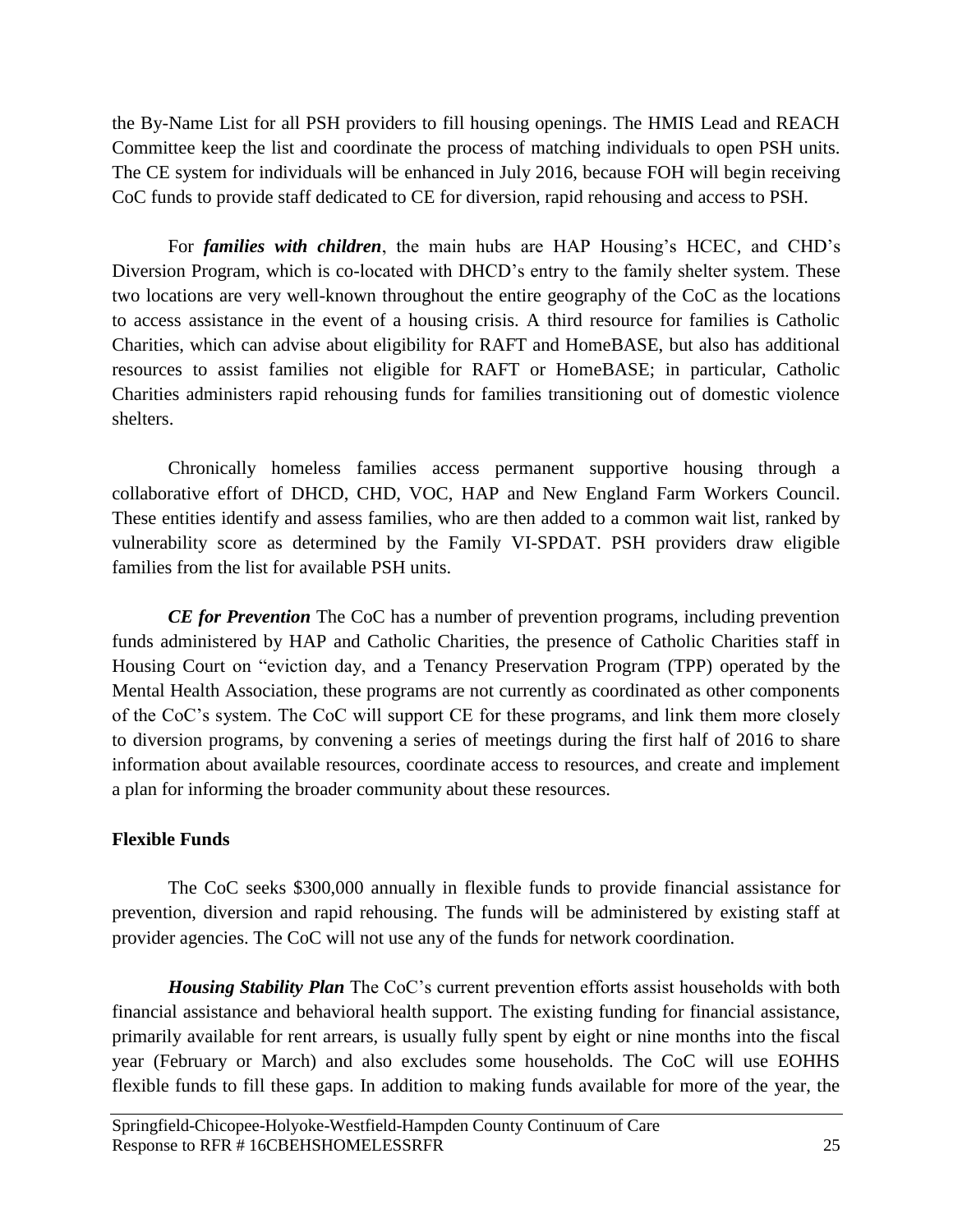CoC will also use funds to prevent eviction for public and subsidized housing, an initiative it will carry out in partnership with local housing authorities.

Families at risk of homelessness due to behavioral health issues are assisted by MHA's Tenancy Preservation Project, which already has access to flexible funds to prevent eviction. The Flexible Funds Administrator Agency will coordinate with TPP if there are funding needs that TPP cannot cover.

*Diversion Plan and Rapid Rehousing Plan* Funding from this opportunity will supplement resources currently used for diversion and rapid rehousing, enabling the CoC to have available funding for more of the year (existing funds are usually fully spent by the  $9<sup>th</sup>$  month of the fiscal year) and to serve households not eligible for existing funds.

*Administration of Flexible Funds* In order to simplify administration and be able to distribute funds rapidly, the CoC will contract with a limited number (1-3) of Flexible Funds Administrator Agencies which will process payments of flexible funds. These agencies will be selected through a request for proposal (RFP) process that will be completed prior to the Commonwealth's grant start date. Entities will only be eligible to apply if they identify other service providers (Intake Agencies) which will be able to take and process applications for the funds.

### **Measuring Success: Data Collection and Reporting**

All agencies participating in this initiative (both Administrator Agencies and Intake Agencies) will be required to record data about households assisted in the CoC's HMIS, which will provide data on the numbers and characteristics of households that receive assistance. The CoC shall use the following measures of success:

- A CE Network of at least 50 community entities that understand where and how Families can access homelessness assistance
- Intake Agencies that can process requests for assistance located in the cities of Springfield, Holyoke, Chicopee, Westfield, as well as at locations accessible to survivors of domestic violence and veterans
- Creation and adoption of common intake forms, eligibility standards, and written policies and procedures for families to access assistance.
- If funded at the requested amount of \$300,000, the CoC will use the funds to prevent and end homelessness for 180 households annually.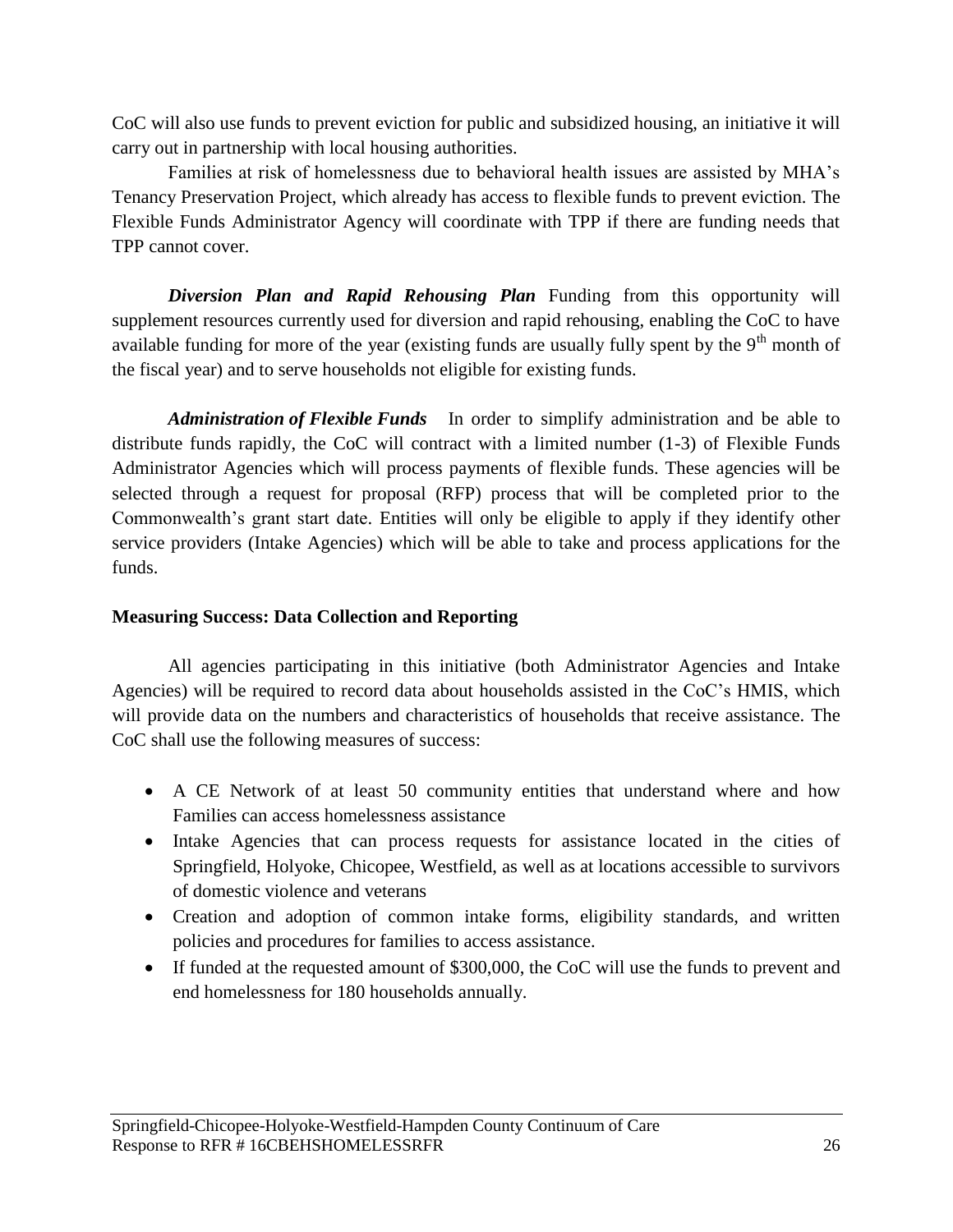# **Schedule**

| <b>Select consortium service providers</b>                                                                                               |                               |  |  |
|------------------------------------------------------------------------------------------------------------------------------------------|-------------------------------|--|--|
| Advertise RFP for Flexible Funds Administrator(s)                                                                                        | Feb. 3, 2016                  |  |  |
| Release RFP for Flexible Funds Administrator(s)                                                                                          | Feb. 8, 2016                  |  |  |
| Deadline for RFP responses                                                                                                               | Mar. 4, 2016                  |  |  |
| Selection of consortium service providers                                                                                                | Mar. 10, 2016                 |  |  |
| <b>Create CE Policies and Procedures for Prevention, Diversion and Rapid Rehousing</b>                                                   |                               |  |  |
| Weekly meetings to finalize assistance eligibility, common<br>application form, common assessment tool(s) and policies and<br>procedures | Feb. 7 - Mar. 18              |  |  |
| CoC Board of Directors and membership approval of CE policies<br>and procedures                                                          | March 25, 2016                |  |  |
| <b>Coordinate Intake Agencies</b>                                                                                                        |                               |  |  |
| Flexible Funds Administrator enters MOUs with Intake Agencies                                                                            | March 15-31, 2016             |  |  |
| Training event for Intake Agencies                                                                                                       | March 31, 2016                |  |  |
| <b>Initiate Flexible Funds Program</b>                                                                                                   |                               |  |  |
| Intake Agencies begin taking and processing intakes                                                                                      | April 1, 2016                 |  |  |
| <b>Outreach to Consortium Members</b>                                                                                                    |                               |  |  |
| Create education materials about CE and flexible funds                                                                                   | April 30, 2016                |  |  |
| Provide outreach and training for consortium members                                                                                     | May 1, 2016 and<br>continuing |  |  |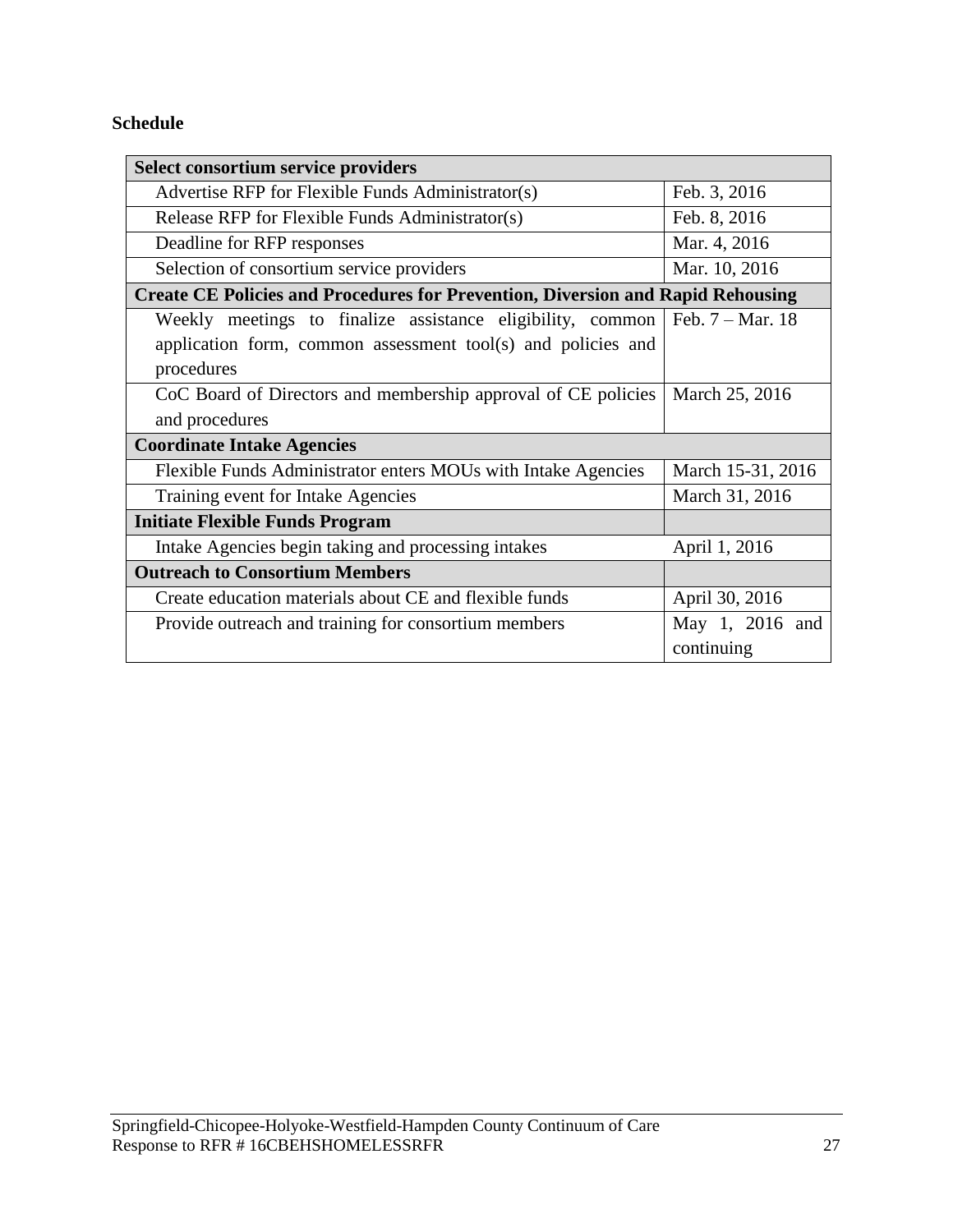### <span id="page-28-0"></span>4. **Youth Implementation Plan**

The CoC seeks \$600,000 to support implementation of its Youth Plan. Over the past few years, the CoC has taken initial steps to build capacity to appropriately serve youth age 18-24, including Gandara's creation of 8 transitional housing units and a new CoC project funded in 2016 to create medium-term rapid rehousing; HAP's 9 units of PSH for parenting youth, and Domus' new 10-unit PSH for youth, scheduled to open in June 2016. CHD's Safety Zone, which is a kinship program for youth under 18, also provides street outreach for youth up to age 21. Through participation in the youth count in 2014 and 2015, the CoC substantially increased coordination with entities that serve youth, including community colleges, high school guidance counselors, the Out Now drop-in center for LBGTQ youth, programs for parenting youth, Youth Build, the Workforce Investment Act youth employment programs, and the Roca program for youth who have been in the criminal justice system. However, there are substantial gaps in our service delivery system, and large numbers of youth access the CoC's adult individual and family shelters. The CoC is continuing to increase capacity for youth in a system that is separate from older adults, meets their unique developmental needs and challenges, and is focused on stable housing and relationships.

### **Flexible and Locally Based Response to the Needs of Unaccompanied Homeless Youth**

The CoC will use EOHHS funds to support a network of new services for youth aged 18- 24, which will include youth stabilization staff, short-term kinship care available for youth 18-21 (who are not currently served by this type of program in Hampden County), and supported rapid rehousing assistance for youth transitioning to living independently.

*Housing Stability Plan* The network of services supported by EOHHS will include a fulltime **Youth Stabilization Specialist**, who will be focused on prevention and diversion. This Specialist will counsel youth, families, and services providers about available community resources to assist families, coordinate connection to services and financial assistance that may assist youth to stay, return home, or identify friends or family for long-term support. The Specialist will assess youth and their families, both to determine whether a youth will be safe if he or she remains at home, and also to determine the level of support needed for the youth to achieve housing stability. While there are youth who *must* leave home for safety reasons, there are also situations where counseling or financial assistance or both may make it possible for a youth to remain with parents or live with other family members or adults who will take them in (such as parents of friends). The Youth Stabilization Coordinator will have access to a pool of **flexible funds** to support preservation of existing housing situations. The Specialist will assist families in accessing family counseling.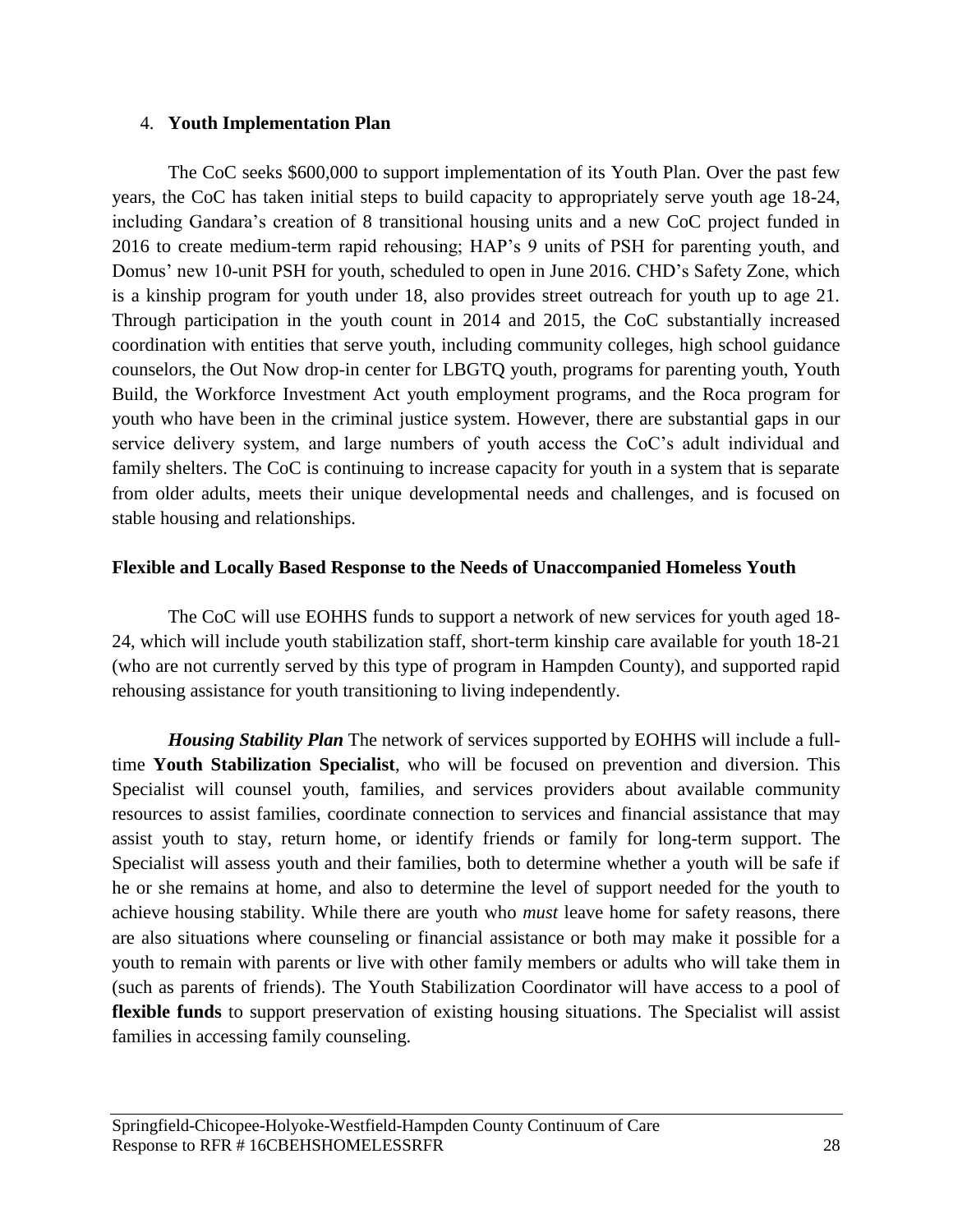For youth already living on their own, particularly those who are older, the Youth Stabilization Specialist will be able to provide homelessness prevention funds to pay arears and avoid eviction.

*Diversion Plan* The **Youth Stabilization Specialist** will support diversion for youth newly leaving home, by providing the same portfolio of services, aimed at returning youth home or assisting youth to identify an alternate long-term housing option. The component of diversion will also include **Kinship Care**, which is the existence of short-term (no more than a month) placement of youth in a contracted-for home. While all youth will not accept this type of placement, the Hampden County CoC's past experience is that this is a helpful model for avoidance of homelessness for a subset of the youth population, especially those 18-21. The short-term stay provides a period of time to work with the family and also with other familiar adults to determine if there is a long-term housing option. Where there is no long-term option available, the time allows for a youth to rent a unit on their own, using rapid rehousing funds. The CoC does not currently have any provider offering Kinship Care for youth 18 or older.

*Rapid Rehousing Plan* A **Youth Rehousing Specialist** will assist youth in shelter to access housing and support services. This specialist be located at or have a regular presence at the region's largest shelter, Friends of the Homeless Resource Center, and the DHCD Intake office, and will bring a youth-centered specialty and training to rehousing work at this locations.

The Plan will test several types of rehousing. Some youth will access housing in a cluster of units rented, at least initially, by the rehousing provider. These may include roommate situations, and may have services located close to the housing. Other youth will be provided rental assistance to obtain their own unit, which will likely be a distance from services; it is expected that these youth will be more independent and use services less frequently. All youth will be offered services using a Housing First model, and with services offered at their residence. Youth will be provided with 12 month's rapid rehousing rental assistance.

*Employment and Education* The EOHHS-funded housing programs will use the model of Secure Jobs, which has been used with success with homeless families, to focus on both housing and employment/education at the same time for all youth served in the program. Support staff will specifically seek to address barriers to both housing stability and to connection to education/employment. The overall program will partner closely with the Workforce Investment Act youth employment providers, training opportunities available through the Regional Employment Board, and the community colleges.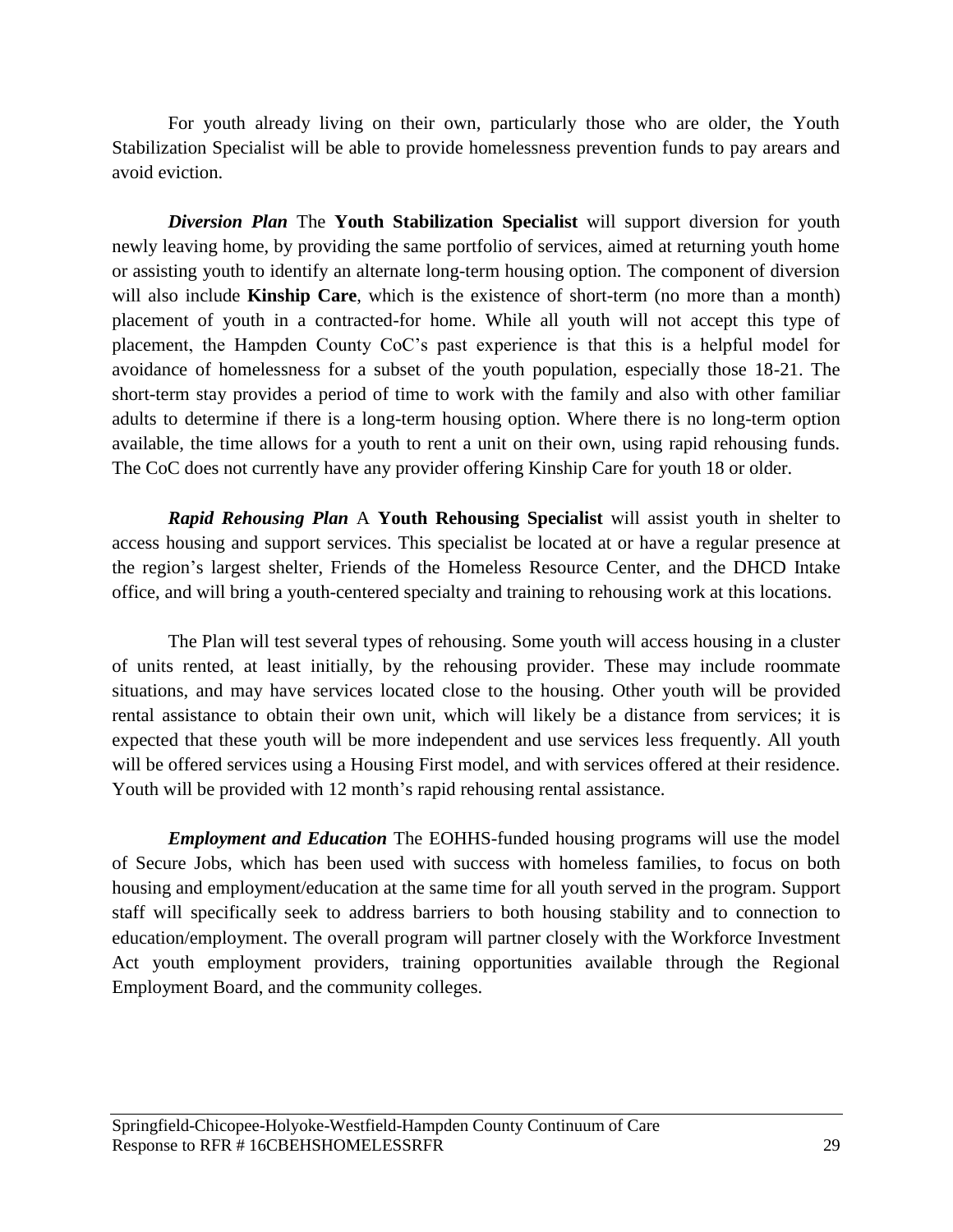### **Program Administration**

*Subcontractors* The CoC will contract with one to three experienced providers to operate the youth housing stabilization, diversion, and rapid rehousing programs. These agencies will be selected through a request for proposal (RFP) process that will be completed prior to the Commonwealth's grant start date. In selecting subcontractors, the CoC will require experience serving youth, accessing mainstream benefits, evaluating and providing trauma-informed care and referrals, capacity to access education and workforce development resources, training of counselors in youth services, capacity to provide youth-centered assessment and triage with a focus on trauma-informed care, and identification of mentoring and nurturing adult opportunities. The CoC is familiar with providers in Hampden County that have these competencies.

*Technical Assistance and Training* Because more than 750 youth a year access adult shelters in Hampden County, the CoC recognizes the need to bring technical assistance and training to staff working in the adult system. In addition to the Youth Rehousing Specialist working alongside adult shelter workers, the Specialist will also coordinate a number of trainings for CoC staff—using CoC resources. The trainings shall encompass trauma-informed care, engagement of youth, human trafficking, and assessment. The CoC has recently begun using the Transition-Age-Youth Vulnerability Index-Service Prioritization Assessment Tool (TAY-VI-SPDAT), and the Youth Stabilization Specialist and Youth Rehousing Specialist will help determine the value of the tool, and if the tool is adopted by the full CoC, provide training in use of the tool. The Specialist will be testing the combination of the tool with the variety of youth interventions the CoC will have available, and will begin to understand the value of the tool in determining the right fit for services.

# **Measuring Success: Data Collection and Reporting**

All agencies participating in this initiative will be required to record data about households assisted in the CoC's HMIS, which will be able to report on the numbers and characteristics of households that receive assistance. The CoC shall use the following measures of success:

- Creation of a network of coordinated youth services which are well-known to a network of at least 25 youth-serving community agencies throughout Hampden County
- Testing of the TAY-VI-SPDAT, determining the value of broad use of the tool, and identifying matches between scores and appropriate intervention
- If the TAY-VI-SPDAT is retained, creation of policies and procedures for assessing youth and matching with appropriate services